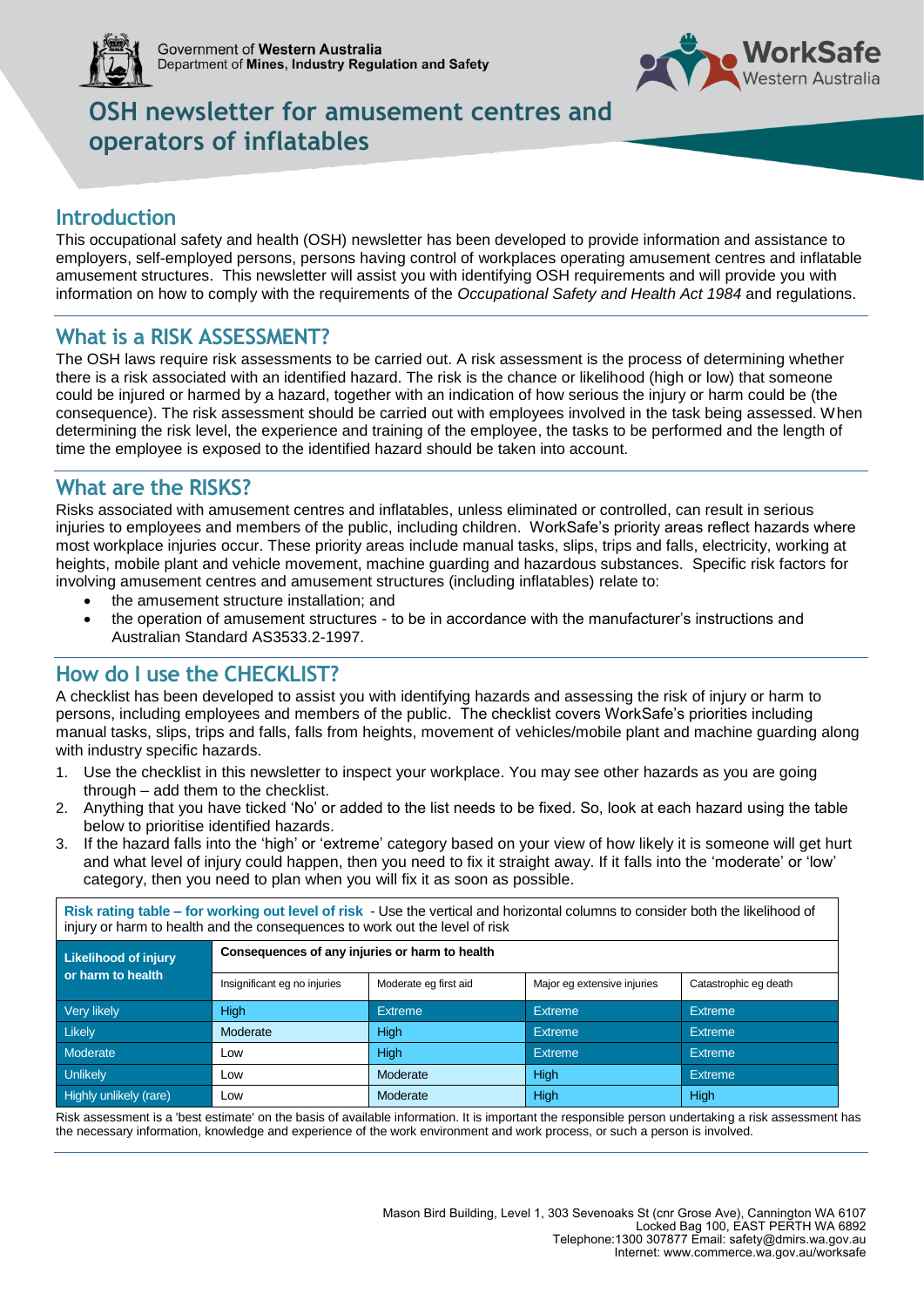# **The NEXT STEP**

Take the next steps to ensure you comply with OSH requirements:

- work through this newsletter and checklist and implement control measures;
- review guidance material referenced in this newsletter; and
- check that you comply with industry standards in relation to amusement structures.

# **Remember hazards have to be controlled – you can't ignore them**

### **What you need to KNOW**

Under the *Occupational Safety and Health Act 1984* (the Act), all parties involved with work have responsibilities for safety and health at work. This includes employers, employees, selfemployed persons and others, such as people who control workplaces, design and construct buildings or manufacture and supply plant.

The duties under the Act are expressed in broad terms and some of these duties are listed below. The [Guidance](http://www.commerce.wa.gov.au/sites/default/files/atoms/files/general_duty_of_care.pdf)  [note General duty of care in Western Australian workplaces](http://www.commerce.wa.gov.au/sites/default/files/atoms/files/general_duty_of_care.pdf) provides further information about the duty of care and is available from the WorkSafe website.

#### **Employers must:**

- provide and maintain the workplace, plant and systems of work (ie procedures) so that, so far as is practicable, your employees are not exposed to hazards;
- ensure that the safety and health of visitors/patrons is not adversely affected by the work or systems of work;
- provide information to employees about any hazards and risks from the work;
- provide instruction, training and supervision to all employees so they are able to work safely;
- provide instruction and supervision to patrons to ensure their safety and health;
- consult and co-operate with employees about safety and health;
- where it is not [practicable](http://www.commerce.wa.gov.au/worksafe/employers-your-responsibilities#practicable) to avoid the presence of hazards, provide adequate personal protective clothing and equipment without any cost to employees;
- ensure, so far as is practicable, that the use, cleaning, maintenance, transportation, and disposal of plant including amusement structures does not expose employees and others to hazards;
- maintain plant and keep records and logbooks;
- where relevant, work closely together with event organisers and authorities to ensure public safety;
- ensure amusement structures are registered with the WorkSafe WA Commissioner, if required; and
- ensure amusement structures are operated, maintained and inspected in accordance with:
	- o Australian Standard AS 3533 -1997 Amusement rides and devices;
	- $\circ$  manufacturer's instructions or instructions developed for the structure by a competent person; and
- ensure records are kept in relation to amusement structures in accordance with Australian Standard AS 3533.

#### **Employees must:**

- work safely to ensure your own safety and health;
- make sure your actions do not cause injury or harm to others;
- follow the employer's instructions on safety and health ask for assistance if you do not understand the information;
- take care of any protective clothing and equipment (PPE) in the way you have been instructed and report any concerns about it to your supervisor;
- report any hazards, injuries or ill health to your supervisor or employer; and
- cooperate with your employer when they require something to be done for safety and health at the workplace.

### **Reporting an INJURY or DISEASE**

All deaths and certain types of injury or disease in connection with work must be reported to WorkSafe. Reporting must be done by the relevant employer. A relevant employer may include an employer, a self-employed person, a principal contractor, a contractor, a labour hire agent or a client (host employer).

In some cases, WorkSafe will require notification of the same reportable death, injury or disease by different relevant employers. For example, if an employer engages a self-employed person whose work caused a reportable injury at the workplace, a report would be required from both the employer and the self-employed person. Further information on reporting requirements is available from the WorkSafe website: [How-report-an injury-or-disease to WorkSafe.](http://www.commerce.wa.gov.au/worksafe/how-report-injury-and-disease)

### **Further INFORMATION**

- WorkSafe website [www.worksafe.wa.gov.au](http://www.worksafe.wa.gov.au/)
	- Australian Standards available from Australian Standards, [Techstreet](https://www.techstreet.com/publishers/as) or SAI [Global,](http://www.saiglobal.com/)
		- AS 3533.2 1997 Amusement Rides and Devices Operations and Maintenance.
		- o AS 3533.4.1-2005 Amusement Rides and Devices Land-borne inflatable devices.
- General guide for [amusement](https://www.safeworkaustralia.gov.au/system/files/documents/1705/amusement-devices-general-guide-v3.pdf) devices

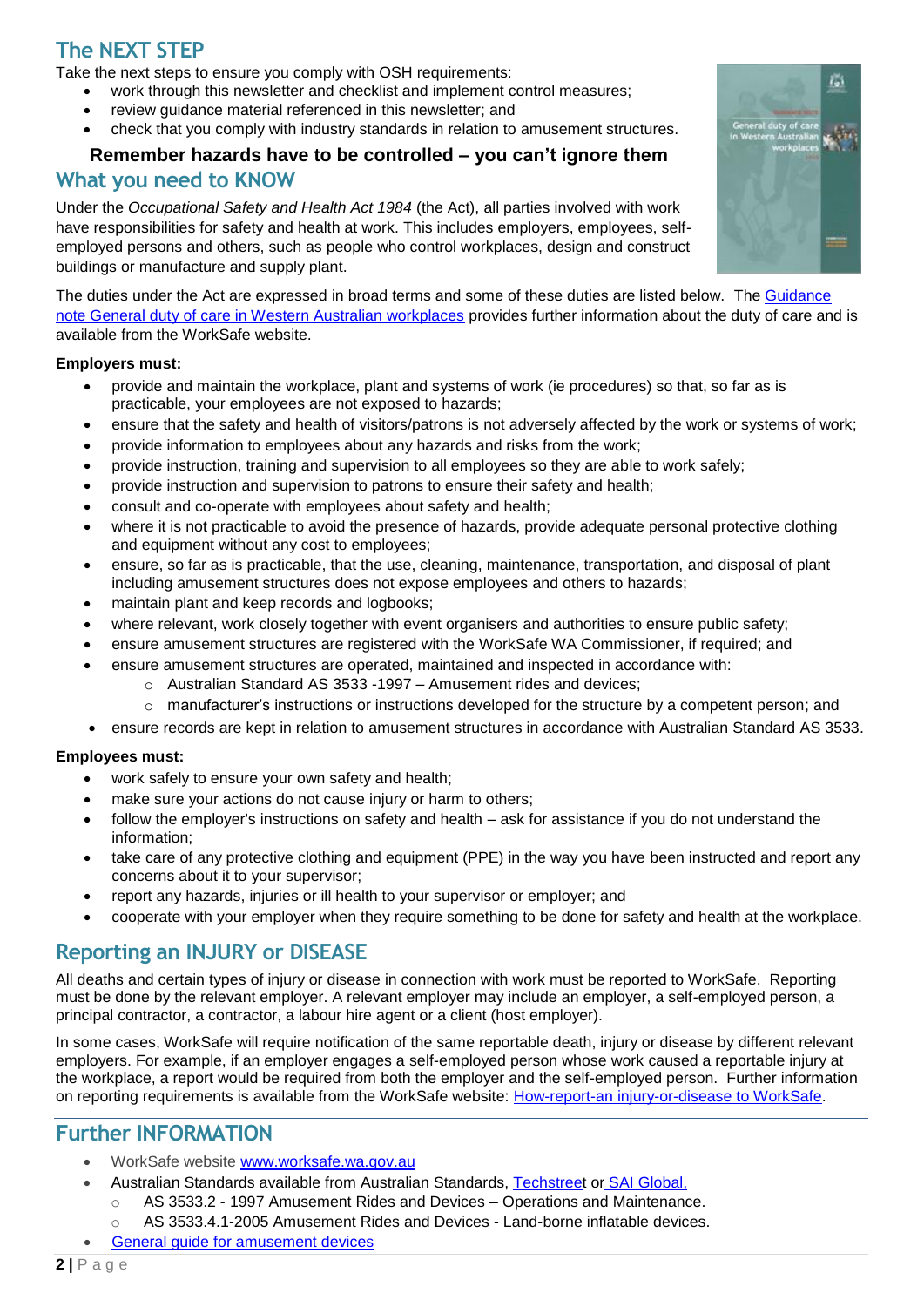Safe Work Australia has produced the *General guide for amusement devices* which provides information for persons conducting a business or undertaking on how to manage the risks associated with amusement devices at a workplace.

 [Amusement devices information sheet for Inflatable device](https://www.safeworkaustralia.gov.au/resources-and-publications/information-sheet/amusement-devices-information-sheet-inflatable-devices)*s* This information sheet from Safe Work Australia provides additional information on inflatable devices.

### **Amusement structures - GENERAL**

Risks associated with amusement structures must be so far as is practicable managed. Most risks associated with amusement structures are related to the installation and the operation of the amusement structure.

The following steps should be used to so far as is practicable ensure that persons, including employees and patrons, are not exposed to safety and health risks from amusement structures:

- identify hazards find out what could cause injury or harm;
- assess the risk identify the likelihood of injury or harm and how serious the injury or harm can be; and
- control the risk take action to eliminate or minimise the risk.

Before using an amusement structure within a workplace, you must:

- register the amusement structure with the WorkSafe WA Commissioner (for details see below);
- prepare and maintain an emergency plan;
- ensure the amusement structure is suitable for the intended purpose;
- ensure the amusement structure is in a safe condition;
- ensure the site conditions are suitable;
- ensure that safe work procedures have been developed for the transport, installation, commissioning, operation, maintenance, inspection and storage of the amusement device;
- ensure the amusement device is operated, maintained and inspected in accordance with the relevant Australian Standard and manufacturer's instructions;
- provide employees with instruction and training in the proper operation of the amusement structure; and
- identify and manage so far as practicable risks related to the site where the amusement structure will be operated.

Under Regulation 4.52, amusement structures must be operated, maintained and inspected in accordance with Australian Standard AS3533 and the manufacturer's instructions or instructions developed by a competent person.

Relevant parts for of Australian Standard AS3533 include, but are not limited to:

- AS3533.2 1997 Amusement Rides and Devices Operations and Maintenance;
- AS3533.4.1 2005 Amusement Rides and Devices Land-borne inflatable devices.

### **Amusement structures – REGISTRATION**

Under the Occupational Safety and Health Regulations 1996, Regulations 4.2 and 4.14, both the design and the plant (eg amusement structure) itself must be registered with the WorkSafe WA Commissioner. The requirement includes amusement structures, within the scope of Australian Standard AS 3533.1-1997 other than Class 1 devices.

When registering an amusement structure, the application must be submitted in an approved form accompanied with additional information, including:

- sufficient information to identify the specific item of plant and any relevant matter;
- information about the registration of the design, including the design's registration number; and
- a copy of a signed statement by a competent person to the effect the individual item of plant has been inspected by that person and the plant is safe to operate, including particular information from the designer.

Further information on registration of plant is available from the WorkSafe website: [What kinds of plant require](https://www.commerce.wa.gov.au/worksafe/what-kinds-plant-requires-registration-or-re-registration)  [registration or re-registration?](https://www.commerce.wa.gov.au/worksafe/what-kinds-plant-requires-registration-or-re-registration) Application forms including explanatory notes are available through: [Application 101: Registration or re-registration of an item of plant including explanatory notes](https://www.commerce.wa.gov.au/publications/registration-or-re-registration-item-plant) 

### **Amusement structures – INFORMATION AND TRAINING**

Employees must be provided with information, training, instruction and supervision necessary to protect themselves, patrons and others. Training should take into account the role and specific needs of employees, for example literacy levels, experience and specific skills required for the safe use of the structure. Depending on the structure and the role of the employees, training on the 'proper operation' of the amusement structure may include:

- safe start-up, operation and shut-down in accordance with the manufacturer's instructions;
- safe control of the amusement structure (eg supervision, age, height and weight restrictions, safe speed, noise levels, emergency controls, guarding of blowers, barriers and access gates, inspection of anchorage, security);
- safe entry/access for placement, the management and security of patrons;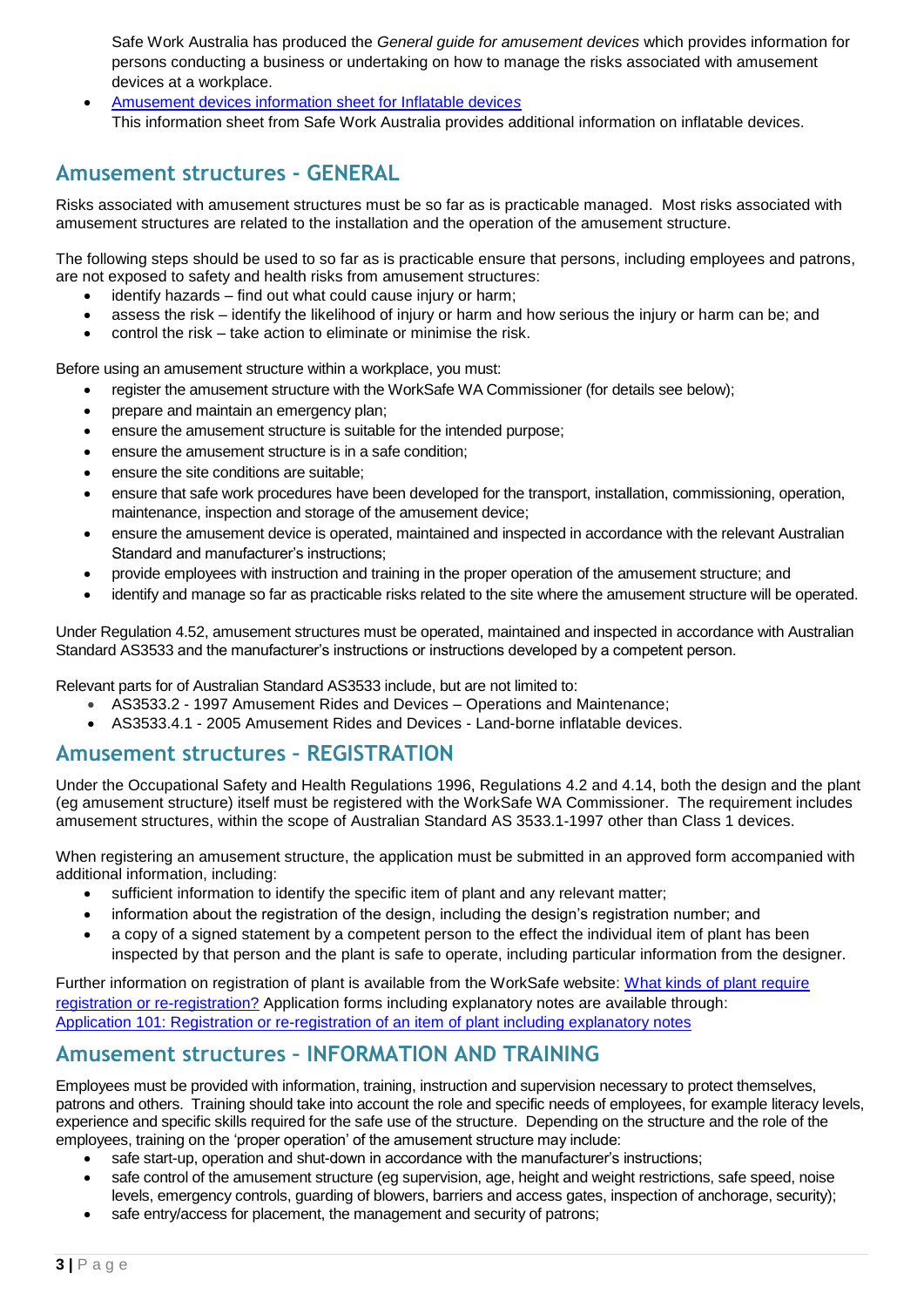- providing safety instructions to patrons (eg while in operation not reaching hands/feet outside the structure or standing up, securing seat belts/safety equipment, no horseplay, no riding while tired, dehydrated or intoxicated;
- safe exit from the amusement structure; and
- what to do in the event of an emergency.

### **Amusement structures – SITE CONDITIONS**

Amusement structures can be set up and operated in a range of locations indoors and outdoors. The site conditions at each location should be considered, including:

- ground and supporting surfaces;
	- $\circ$  firm ground that can support the weight of the loaded device and any plant used to erect or maintain it (eg forklift)
		- o temporary foundations or footings that can carry applied loads
		- o site drainage and the potential impact from rain
		- o underground services
	- o ground that is suitable to hold anchors in place for inflatable devices
- weather conditions (eg high winds);
- vertical and horizontal clearance between the amusement device and other amusement devices, buildings, trees, overhead electric lines, vehicle and pedestrian pathways, etc.; and
- safe access for employees, patrons, emergency services and vehicles.

### **Amusement structures – INSTALLATION**

Amusement structures can be set up and operated in a range of locations indoors and outdoors. Amusement structures must be installed by or under direct supervision of a competent person in accordance with the manufacturer's instructions or if not available, in accordance with instructions prepared by a competent person.

When installing or erecting an amusement device, ensure you check that:

- parts are properly aligned and not bent or distorted;
- parts that are worn or damaged beyond specified discard criteria or limits are replaced;
- parts requiring lubrication are lubricated regularly;
- any necessary fastening and locking devices are installed and properly secured;
- makeshift apparatus is not used (eg temporary structural supports);
- artificial lighting is installed where necessary during installation and for employees and patron safety;
- safety and health equipment is kept in good working order and free from defects;
- welding is not conducted on load bearing parts unless by a competent person and the part is not compromised by the welding;
- where split pins or taper pins are used in floating spindles, washers are fitted between the pins and adjacent rubbing surfaces;
- the correct pins, bolts and other connectors are used as specified by the manufacturer or competent person;
- protective padding is placed over sharp edges.

### **Amusement structures – OPERATION**

Amusement structures must be operated, maintained and inspected in accordance with Australian Standard AS3533 and the manufacturer's instructions or instructions developed by a competent person.

Prior to daily operation, the amusement structure must be checked. The amusement structure must also be checked under power without passengers. These daily checks must be recorded in the log book for the structure.

Information and training provided to the operator should cover how to safely operate the amusement structure, including:

- following manufacturer instructions or operating instructions written by a competent person:
- general use of controls including emergency braking;
- speed limits, loads, ride times and frequencies;
- operator distractions, including restrictions on the use of mobile phones;
- safe loading and unloading;
- passenger restrictions (eg height and weight)
- procedures to manage patrons who misbehave or not follow instructions;
- safe waiting and viewing places for spectators;
- use and maintenance of safety equipment;
- inspection, testing and maintenance procedures;
- local environment conditions, eg what to do in adverse weather;
- location considerations (vicinity of other amusement structures, power lines, public viewing areas;
- emergency training, including procedures in case of equipment failure; and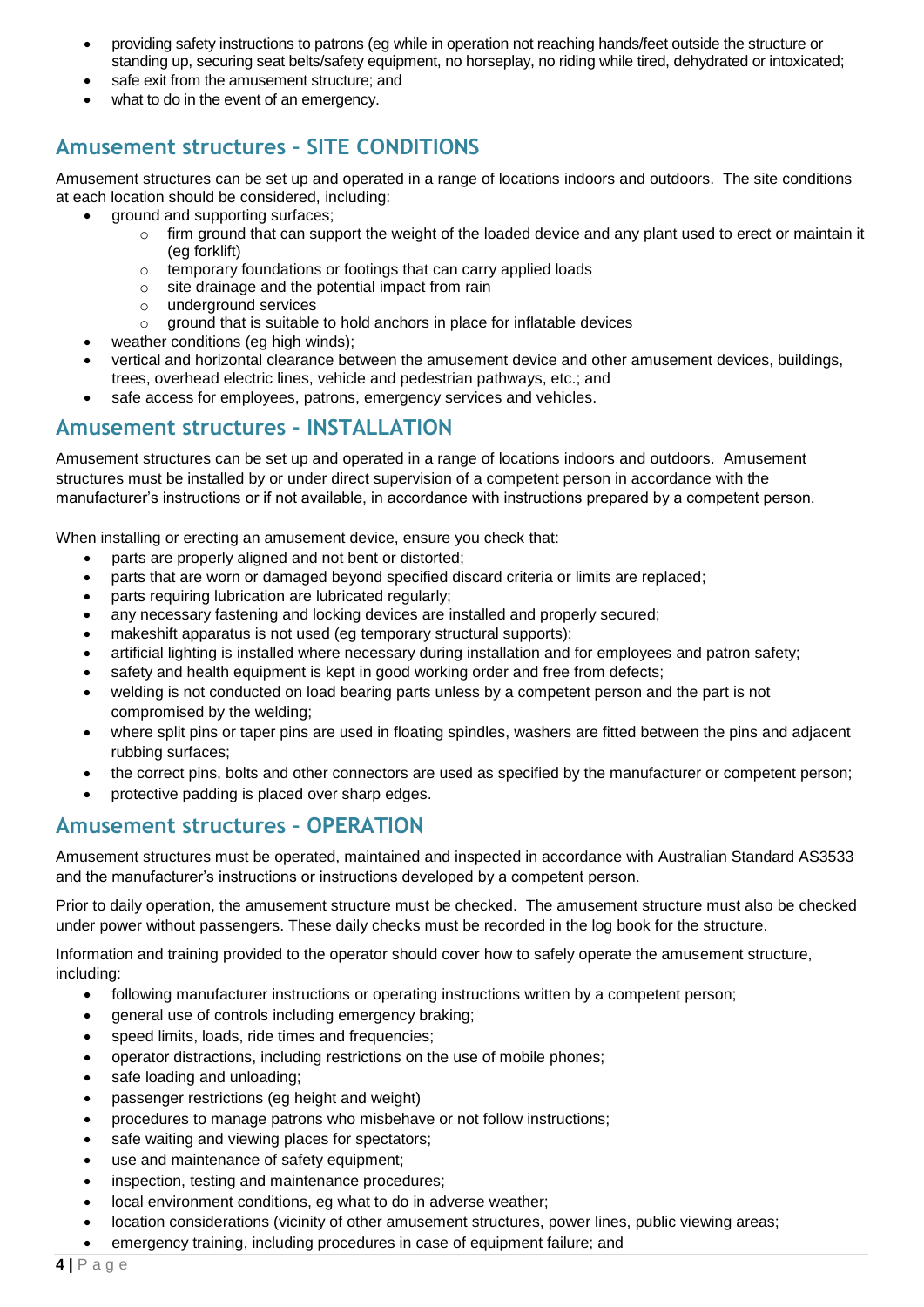using, testing and storing personal protecting equipment.

The risk of unauthorised people entering the area of the amusement structure should be controlled, eg by dedicated fencing or barriers. Any fencing and barriers should be checked regularly to prevent unauthorised access.

### **Amusement structures – EMERGENCY PROCEDURES**

An emergency plan must be prepared for responding effectively in emergencies. Employees must be trained in these procedures and patrons should be instructed where necessary. Emergency and first aid procedures should include:

- a system for contacting emergency services quickly;
- warning systems and evacuation procedures;
- emergency numbers displayed where they are easily read
- firefighting equipment and rescue equipment (where relevant) available on site
- emergency stop system and safe shut-down procedures for amusement devices
- the provision of training to employees in the emergency procedures and using emergency equipment to release patrons from the amusement structure in the event of an emergency
- the provision of first aid training and equipment for employees to respond to injured persons at the workplace.

### **Amusement structures – EXPOSURE TO NOISE**

#### **What is a 'safe' level of noise?**

Operators and patrons may be exposed to hazardous noise levels resulting from the operation of amusement structures. One of the main effects of noise at work is noise-induced hearing loss. This can happen in two ways:

- noise of very high peak levels (more than about 135-140 decibels (dB)) can cause immediate damage to the structures of the inner ear; or
- noise of a lower level over an extended period of time can cause gradual damage.

People vary in their susceptibility to noise damage. A 'safe' level to protect the most noise-sensitive people from any hearing loss during a working lifetime, would be an average over the work shift of about 75 dB(A). For more information see Section 1.2 of the [Code of practice-](https://www.commerce.wa.gov.au/publications/code-practice-managing-noise-workplaces) Managing noise at workplaces.

Noise can also contribute to other health effects such as increased blood pressure, stress and tinnitus (ringing in the ears). Another effect of noise is difficulty communicating and hearing warning signals or other sounds needed to work safety. A 'safe' level in these situations will vary depending on the level of the signals and the hearing capabilities of the listeners.

#### **Why do employers have to reduce noise at the source when employees can wear hearing protectors?**

The various types of hearing protectors (earmuffs, ear plugs, semi-inserts) are not the best forms of protection because they rely on individual employees being able and willing to use the equipment correctly. Failure to wear the hearing protectors correctly 100% of the time in excessive noise will significantly decrease the effective protection. For these reasons, hearing protectors are regarded as a last resort risk reduction measure, to be used only when other practicable steps to reduce excessive noise have been taken.

#### **How can noise levels of loud machines and equipment be reduced?**

Depending on the source, noise can be reduced in several ways, as follows:

- buying quiet machinery and equipment;
- maintaining machinery and equipment routinely;
- reducing machinery and equipment vibration;
- muffling engine and compressed air noise;
- isolating the noise source in an insulated room or enclosure;
- placing a barrier between the noise source and the employee; or
- isolating the employee from the source in an insulated booth or room.

*Source: General Guide for amusement devices – Safe Work Australia*

### **Amusement structures – INCIDENTS INFLATABLE STRUCTURES**

In recent years, there have been a number of incidents involving inflatable amusement structures. As a result of these incidents, children have been injured. In one situation, while tandem riding, a child was thrown from the lap of his father when coming down a water slide. In another incident, a child received facial injuries while bouncing down a waterslide. Incidents have also happened where children came down the waterslide head first or while coming down the waterslide in pairs or in larger groups (tandem riding).

Contributing factors to these incidents include:

- tandem riding: allowing more than one person going down the slide at the same time;
- orientation of the ride: allowing children to go down head first;
- inadequate instruction and training; and
- inadequate supervision of children.

To avoid injuries to members of the public, inflatable waterslides must be operated in accordance with: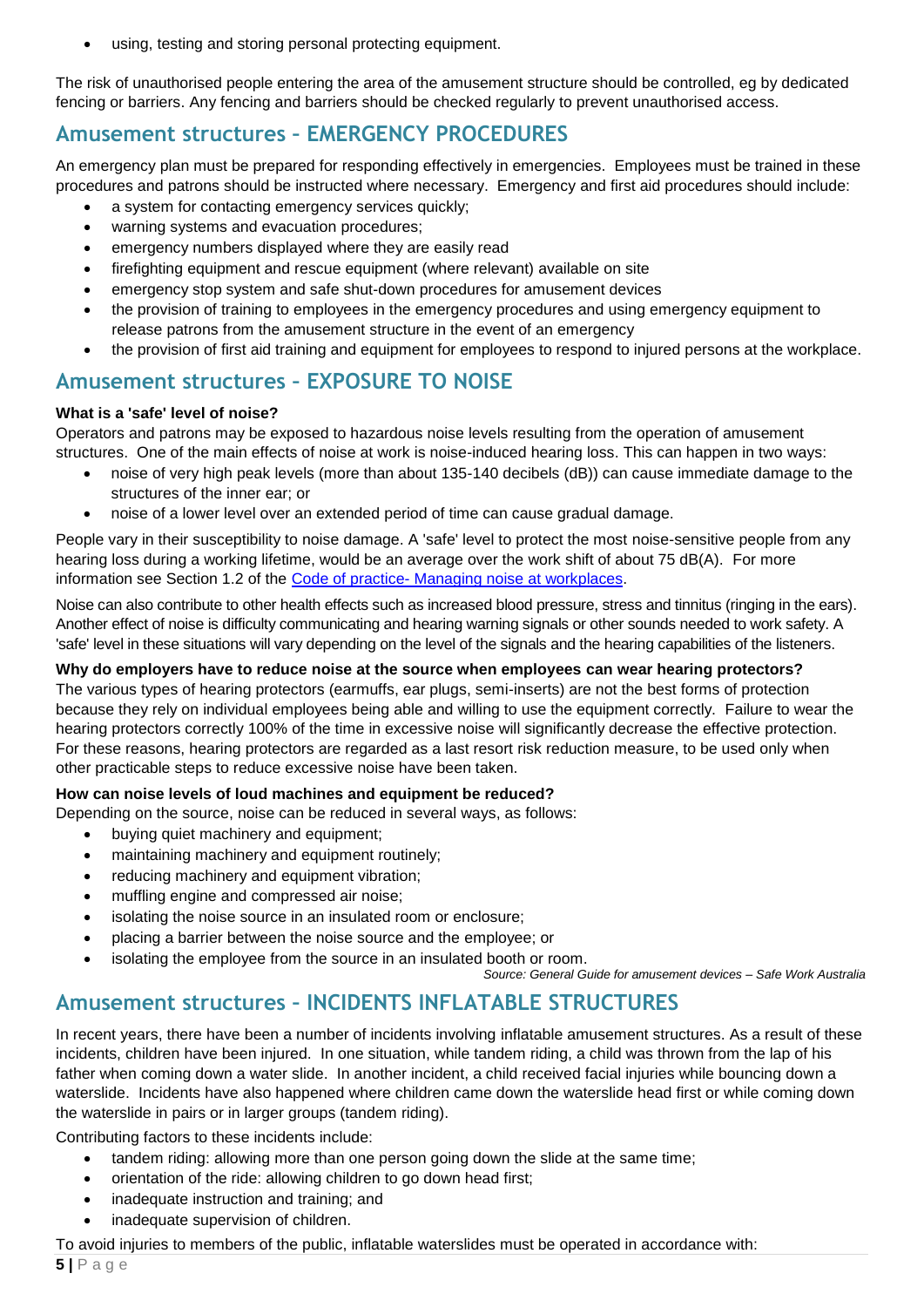- Australian Standard AS 3533.2 1997 Amusement Rides and Devices Operations and Maintenance;
- Australian Standard AS 3533.4.1-2005 Amusement Rides and Devices Land-borne inflatable devices; and
- the manufacturer's instructions or instructions prepared by a competent person.

# **Manual TASKS**

Workplace injuries most commonly linked to manual tasks include sprains and strains, hernias and damage to the back. Such injuries are a major cause of lost time at work and are the most common cause of injuries at workplaces.

Manual tasks are more than just keeping your back straight and knees bent, or lifting properly– it includes carrying, pushing and pulling, and holding or restraining. Manual tasks refer to any activity or sequence of

- activities that requires a person to use their physical body to perform work including: manual handling (the use of force in lifting, lowering, pushing, pulling, carrying or otherwise moving, holding or restraining any person, animal or thing);
	- performing repetitive actions;
	- adopting awkward or sustained postures; and
	- using plant, tools or equipment that exposes employees to vibration.

Traumatic joint/ligament and muscle/tendon injuries continue to record the highest proportion of work-related injuries. More than half of all workers compensation injuries fall in this category.

Injuries can be the result of:

- gradual wear and tear (eg from frequent or prolonged activities), or
- sudden damage (eg from a single lift of something very heavy or awkward to handle or from tripping and falling while carrying an object).

Strain injuries may occur when:

- the load is lifted from the floor, or from below mid-thigh height;
- reaching above shoulder height to either access items or work for any length of time in this position;
- there is too much twisting and bending;
- excessive forward reaching is required; and
- items such as machine parts are too heavy when other risk factors, such as:
- $\circ$  the number of times things are moved or the distance moved, are taken into account; and o the items being moved are awkward to grasp due to their size and shape.
- **How do I reduce the risk of injury from manual tasks?** The first step, in consultation with your employees, is to identify the manual task hazards in your workplace. First step Manual task hazards can be identified by: • reviewing hazard/injury reports; consulting with employees and safety and health representatives; and by observing tasks being performed. Second Next, in consultation with your employees, identify trends and determine which tasks are higher Second step risk/priority. For each task, complete a risk assessment to identify which risk factors are present for that task. Risk factors may be actions and postures; forces and loads; vibration; work environment; systems of step work; and employee characteristics – please refer to the WA [Code of practice Manual tasks](http://www.commerce.wa.gov.au/sites/default/files/atoms/files/manual_tasks.pdf) for more information. Finally, for each hazard, determine what controls are needed to minimise risk. These controls may include, training and supervision and provision of a range of equipment such as: Final step • trollevs: • lift tables: castors and wheels; • work stands: forklifts; mobile plant; and • hand trucks: • pallet lifters.

#### **What is a safe weight to lift?**

There is no safe weight. The risk of injury increases as the weight of the load increases.

Evaluating the risk posed by the weight of the object needs to take into account:

- how long the load is handled;
- how often the load is handled; and

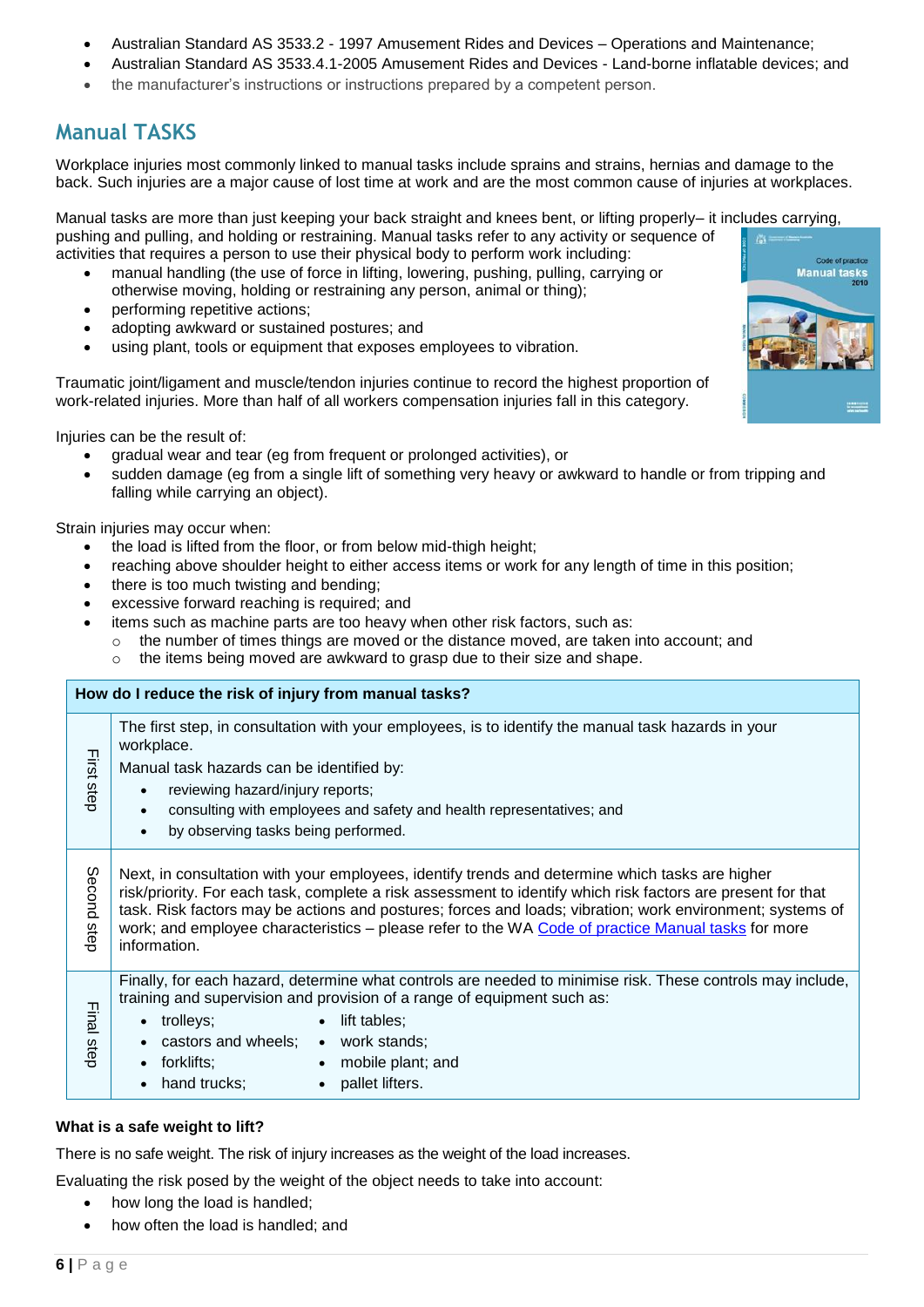the physical characteristics of the individual.

# **Slips, trips and FALLS**

Slips, trips and falls account for 20 percent of all lost time injuries every year. They can result in serious injuries and lengthy periods of time off work. Risk factors that contribute to slips and trip injuries to employees and patrons will vary according to the type of workplace (eg outdoors, indoors) and tasks being undertaken.

Common risk factor categories include:

- floor surface and condition:
- floor contamination, ie rubbish, hoses, leads;
- unexpected or unsecured objects on the floor;
- ability to see floor/ walkways/ hazards;
- cleaning and spill containment;
- space and design;
- stairs, ramps and (step)ladders;
- work activities, pace and processes;
- footwear and clothing; and
- poor lighting.

#### **How can I reduce the risk of slips trips and falls in my workplace?**

There are many controls that employers can use to prevent slips and trips in the workplace. Firstly though, it is important to complete hazard identification and a risk assessment in consultation with employees. This will ensure that the right control is chosen for the hazards that are relevant in the workplace.

Common controls used in workplaces can be categorised according to the hierarchy of control:

- **Eliminate the hazard** remove the slip or trip hazard.
- **Substitution** install non-slip surface on truck steps and ladders.
- **Isolation**  restrict access to some work areas.
- **Engineering controls (minimising risk by redesign)** improve lighting, mark walkways and use ramps instead of steps.
- **Administrative Controls** ensure good housekeeping clean up spilled scrap immediately and use signs for slippery or wet floors.
- **Personal Protective Equipment** use adequate safety boots.

### **Falls from HEIGHTS**

Identifying working at height hazards involves recognising situations that may cause injury or harm to the health of a person, such as where a person may fall from, through or into a place or thing.

There are a number of ways to identify potential situations that may cause a fall to occur. A hazard identification process or procedure may range from a simple checklist for specific equipment, such as a ladder or fall-arrest system inspection checklist, to a more open-ended appraisal of a group of related work processes. Generally, a combination of methods will provide the most effective result.

#### **Key things to check at your workplace:**

- **surfaces:** identify if the surface is stable or fragile, brittle, slippery (ie wet, greasy or oily); safe movement of employees where the surface or slope changes; the strength to support load; etc.
- **levels:** where levels change and employees may be exposed to a fall from one level to another;
- **structures:** the stability of temporary or permanent structures;
- **the ground:** the evenness and stability of ground for safe support of scaffolding or working platform;
- **the raised working area:** whether it is crowded or cluttered;
- **edges:** edge protection for open edges of floors, working platforms, walkways, walls or roofs;
- **hand grip:** places where hand grip may be lost;
- **openings or holes:** which will require identification or protection or unguarded shafts or excavations;
- **proximity of employees to unsafe areas:** where loads are placed on elevated working areas or work is carried out above employees;
- **movement of plant or equipment:** ensure there is no sudden acceleration or deceleration;
- **access to, egress from and movement around the working area:** check for obstructions;
- **lighting;**
- **weather conditions:** when heavy rain, dew or wind are present;
- **footwear and clothing:** suitability for conditions;
- **ladders or elevated work platforms:** where and how they are being used and by who; and
- **training:** employees have been trained and, if required, hold the appropriate high risk work licence.

For further information, download the [Code of practice Prevention of falls at workplaces](http://www.commerce.wa.gov.au/sites/default/files/atoms/files/code_falls.pdf) from the WorkSafe website.

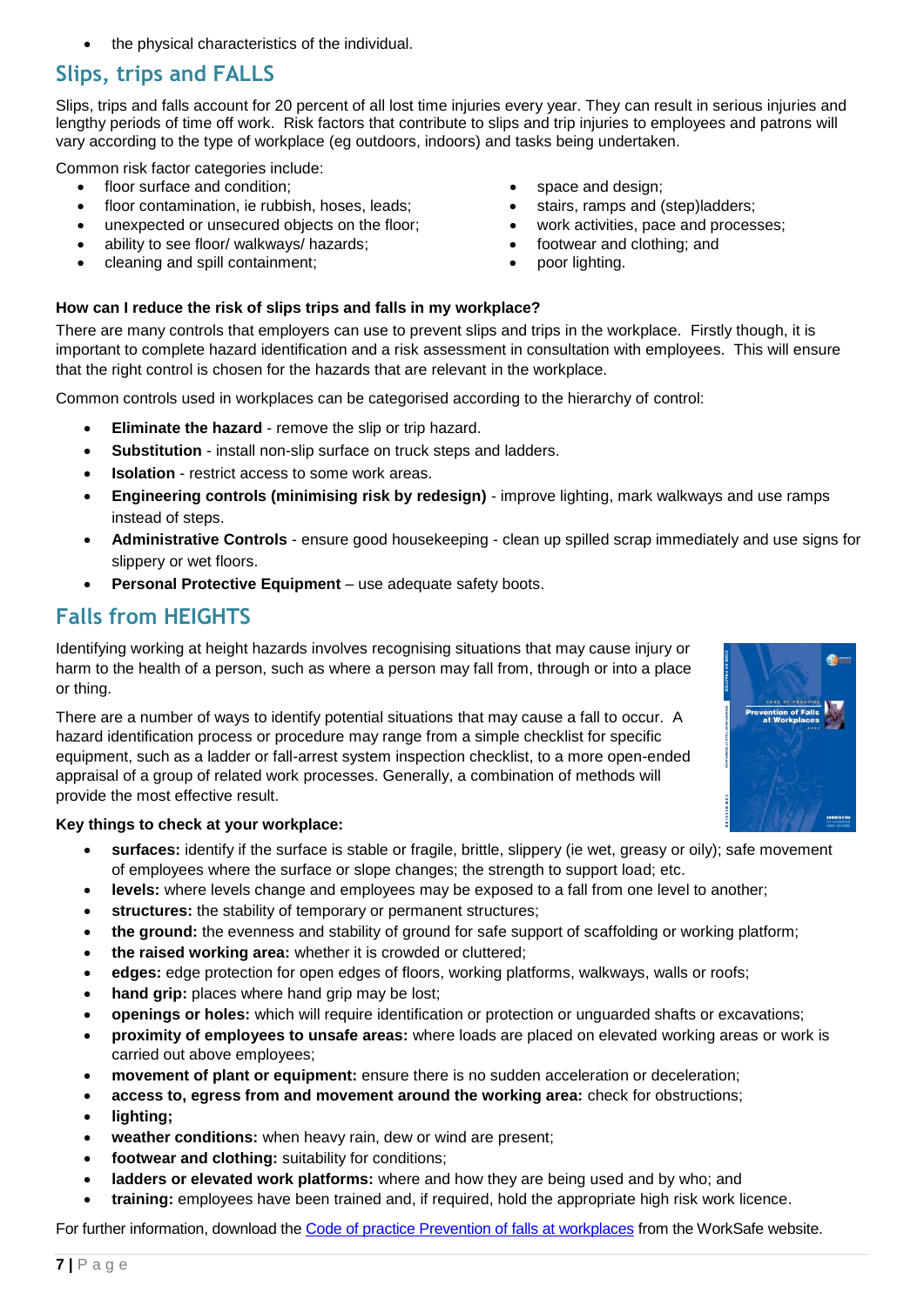# **Machine GUARDING**

Employers, manufacturers, designers and suppliers of machinery and equipment are legally required to make sure dangerous parts are safe guarded so that operators and others are protected from injury.

A guard may be any shield, cover, casing, physical or electronic barrier intended to prevent contact between a hazardous machine part and any part of a person or a person's clothing.

Some of the hazards associated with machinery and likely to cause injury include:

- any pulley or flywheel that incorporates openings, spokes or protrusions, etc. that renders it anything except totally smooth;
- any crushing or shearing points, such as roller feeds and conveyor belts;
- rotating shafts, for example joints, couplings, shaft ends and crank shafts;
- gearing, including friction roller mechanisms, cables, sprockets, chains, clutches, cams or fan blades;
- keyways, keys, grease nipples, set-screws, bolts or any other projections on rotating parts;
- rotating knives, blades, tines or similar parts of power driven machines that operate in or near the ground;
- any machine component that cuts, grinds, pulps, crushes, breaks or pulverises;
- hot parts of any machine;
- machinery being accidentally started during maintenance

See [Guidance note -](https://www.commerce.wa.gov.au/publications/guidance-note-isolation-plant) Isolation of plant for further information.

#### **Control the risk**

Old machinery is sometimes poorly guarded. Hazard areas may include extra moving parts like shafts, sprockets and pulleys that have been added for other uses. Original guarding may have also been removed for maintenance and not put back. There may be times when an operator may need to reach over, under, around or into a machine while it is running. If so, any moving parts or other hazards must be appropriately guarded from human contact.

The Commission for Occupational Safety and Health has developed a [Code of practice -](http://www.commerce.wa.gov.au/sites/default/files/atoms/files/safeguarding_of_machinery_and_plant.pdf) Safeguarding of machinery and [plant.](http://www.commerce.wa.gov.au/sites/default/files/atoms/files/safeguarding_of_machinery_and_plant.pdf) You can download this publication for free from WorkSafe's website [www.worksafe.wa.gov.au.](http://www.worksafe.wa.gov.au/)

### **Hazardous SUBSTANCES**

Hazardous substances (chemicals including many cleaning products) are used every day in work tasks and have the potential to cause injury or illness. Some common chemicals used include cleaning products, unleaded fuel, degreasers, paints, acids and solvents. Lost time injuries, diseases and sometimes death are all outcomes of failing to store, use or dispose of chemicals properly.

Employers must identify all chemicals being used in the workplace. A current hazardous substances register must be established and must be readily available at the workplace. The register must include a contents list, reference to the risk assessments together with the material safety data sheets (MSDSs) for each hazardous substance used at the workplace. MSDSs list the ingredients and give health information and instructions for their safe storage, use and handling. MSDSs are available from the manufacturer and suppliers and the issue date should be less than 5 years.

For substances which are not classified as hazardous, there is a general duty of care to ensure there is enough information provided so that the chemical can be used safely. This may be information from the label, product information sheet or MSDS. This information should be used to identify any potential hazards that may arise from the use, storage, and transportation of the chemicals.

#### **What should I watch for?**

- ensure chemical containers have a label to identify the chemical and the safety information;
- store chemicals in approved containers; do not use old drink or food containers;
- maintain a current hazardous substance register;
- do a risk assessment for all hazardous substances in consultation with employees to determine if the substances are used in accordance with the material safety data sheet and how to use the substances safely;
- train staff to use chemicals safely and to administer first aid. Records of training must be kept and need to include, potential health risks and toxic effects, control measures used to minimise risk to safety, correct use, correct care an use of any personal protective equipment, if applicable health surveillance; and
- post emergency numbers, including poison information numbers, beside the telephone.

[Forms for hazardous substances registers, risk assessments and training records](http://www.commerce.wa.gov.au/worksafe/forms-hazardous-substances-registers-and-risk-assessments) are available on the WorkSafe website for employers to modify, adopt and use as their own.

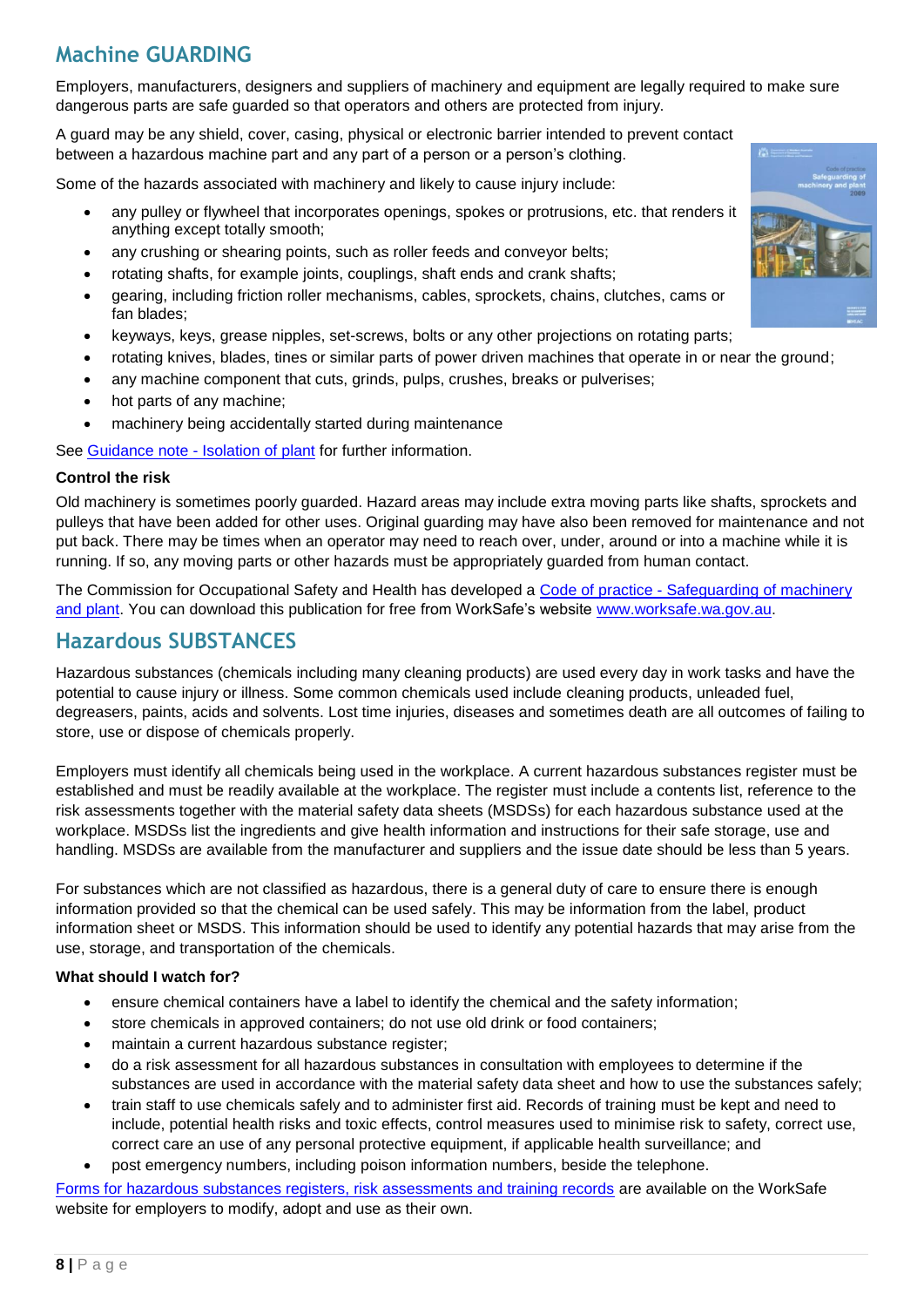# **Safe movement of VEHICLES AND MOBILE PLANT**

Vehicles and mobile plant, such as forklifts may be used at the workplace for transport, loading and unloading of amusement structures and equipment. Vehicles and mobile plant moving in and around workplaces cause far too many occupational injuries and deaths in Western Australia. Reversing, loading, unloading and pedestrian movements are the activities most frequently linked to accidents. To avoid incidents, traffic and pedestrian movement needs to be designed, planned and controlled.

#### **Safety issues when using forklifts are:**

- pedestrians being hit by forklifts or moving parts of a forklift;
- pedestrians being trapped or caught between a moving forklift and a stationary object;
- operators suffering muscular stress due to a combination of seating, vibration and manual handling;
- operators falling while getting into or out of forklifts;
- collisions between forklifts and other vehicles or stationary objects;
- overloading or unsafe stacking of loads on forklift tines;
- forklift is not used for towing unless the manufacturer has approved this in writing;
- forklift operators and others being hit by objects falling from the forklift tines;
- the operator's body protruding from the cab and hitting an object; and
- forklifts tipping over.

#### **High risk work licences**

There is no high risk work licence requirement for amusement device operation. However, a current high risk work licence is required to operate certain types of plant and equipment that may be used in erecting and dismantling an amusement device, including forklift trucks, boom operated elevated work platforms and certain cranes. A high risk work licence is also required to carry out dogging, rigging or scaffolding work. operators of forklifts must hold a High Risk Work Licence.

#### **Tips for safe movement of vehicles and mobile plant**

- Design traffic routes so they are wide enough for the largest vehicle using them. They should be one-way (if possible) and have clearly signed traffic instructions.
- Separate pedestrian footpaths or walkways from traffic or make traffic routes wide enough for both vehicles and pedestrians. Use pedestrian barriers to prevent people walking near vehicles.
- Situate loading bays where vehicles can be manoeuvred easily and protected from adverse weather conditions. Raised loading platforms should be fitted with rails and raised wheel stop edges on the non-loading sides, to prevent people, forklifts or trolleys rolling over the edge.
- Mark reversing areas so drivers and pedestrians can see them easily. To reduce reversing accidents, place fixed mirrors at blind corners.
- Ensure that people directing traffic wear high-visibility clothing and that their signals can be seen clearly.

For further information also refer to [Safe movement of vehicles and plant –](http://www.commerce.wa.gov.au/publications/safe-movement-vehicles-and-mobile-plant) self assessment tool

### **Electrical SAFETY**

Incidents with electricity are usually caused by broken equipment or dangerous working conditions such as frayed or broken cords, plugs or power points, installation and/or repairs being undertaken by an unqualified repairer, absence of a residual current device (RCD), lack of testing of RCDs and a lack of experience, training or supervision.

The electrical lead of portable equipment is more likely to be damaged as a result of the frequent movement of the lead or where equipment is being moved around and possibly across leads.

Before use, electrical leads of equipment need to be checked and if damaged, they need to be repaired by a competent person. The employer must also ensure that non-portable RCDs are installed and regularly tested. Serious and fatal injuries occur when electrical repairs are undertaken by persons that are not qualified.

#### **What should you watch for?**

- frayed or broken leads and damaged plugs;
- overloaded power boards;
- long or multiple extension leads;
- water around plugs, leads and equipment;
- overheated machines or equipment;
- lack of maintenance;
- broken or faulty machines; and
- restricted access to power points.
- underground services
- above ground services

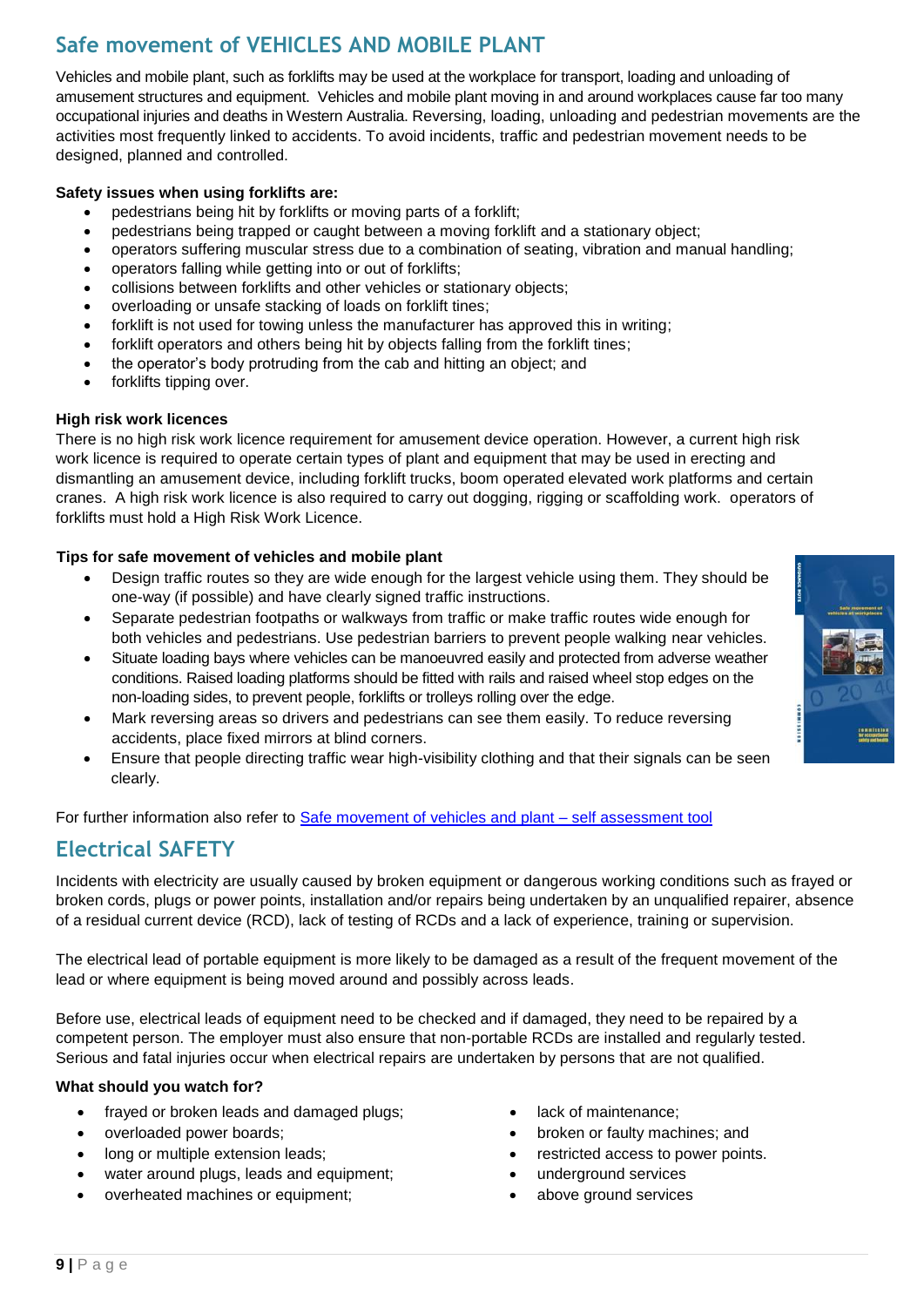# **Pressure VESSELS**

A number of requirements relate to pressure vessels, including:

- pressure vessels (eg air receivers) categorised as hazard level A, B or C according to the criteria set out in Australian Standard AS 4343-2005 must be registered by the WorkSafe Western Australia Commissioner or a regulatory authority;
- the registration of pressure vessels must be current and include a statement signed by a competent person in regard to the inspection of the plant and that the plant is safe to operate;
- the pressure vessel once registered must have the registration number legibly stamped (or marked) on the plant;
- a copy of the evidence of the registration must be displayed on or near the item of plant;
- the manufacturer's instructions should be available at the workplace; and
- periodic inspections must be carried out by a competent person as per Australian New Zealand Standard AS/NZS3788:2006.

### **Lockout - TAGOUT**

Locking out of equipment or machinery is the most effective way of preventing it becoming operational during maintenance. Its effectiveness lies in the 'one key per lock, one lock per person' procedure.

If there is only one key per lock, the key has to be with the person carrying out the maintenance. Where more than one person is working on equipment or machinery a multi-lock system should be followed, ensuring that each person has attached a 'personal' lock to the equipment or machine's multi-lock switch.

All workplaces must have a system unless the equipment or machinery is fully inoperative and then disconnected from the energy source.

Essentially, there are two types of tag, the 'DANGER' tag and the 'OUT OF SERVICE' tag.

Australian Standard AS1318:1985 recommends specific colours for the marking of physical hazards and the identification of certain equipment in industry. Colours used are red, yellow, green and blue.

- **RED AND WHITE**: Signifies danger and prohibition, fire protection equipment, stop buttons for electrical switches and emergency stop controls for machinery.
- **YELLOW AND BLACK**: Signifies caution: draws attention to such hazards as unfastened or removed machinery guards.
- **GREEN AND WHITE**: Denotes safety and location of safety or first aid equipment.
- **BLUE AND WHITE**: Is for information signs where there is no specific hazard.

Are isolating switches provided, and are lock-out and tagging procedures used during maintenance work on machinery such that:

- isolation switches are switched off?
- switches are locked out and tagged to inform others that maintenance work is being done?
- the only key to the lock is in the possession of the person carrying out the maintenance?

The Commission for Occupational Safety and Health has developed a [Guidance](https://www.commerce.wa.gov.au/publications/guidance-note-isolation-plant) note – Isolation of plant. You can download this publication for free from the WorkSafe website [www.worksafe.wa.gov.au.](http://www.worksafe.wa.gov.au/)

### **Sun SAFETY**

Amusement device operators outdoors are at risk of sun related injuries due to the nature of the work. Implementing a comprehensive sun protection program, which includes a range of protective measures, can prevent sun-related injuries and reduce the suffering and costs associated with skin cancer.

*Skin cancer and outdoor work - A guide for employees* is a valuable guide and is available from the Cancer Council website [www.cancer.org.au](http://www.cancer.org.au/)



Skin cancer and outdoor work

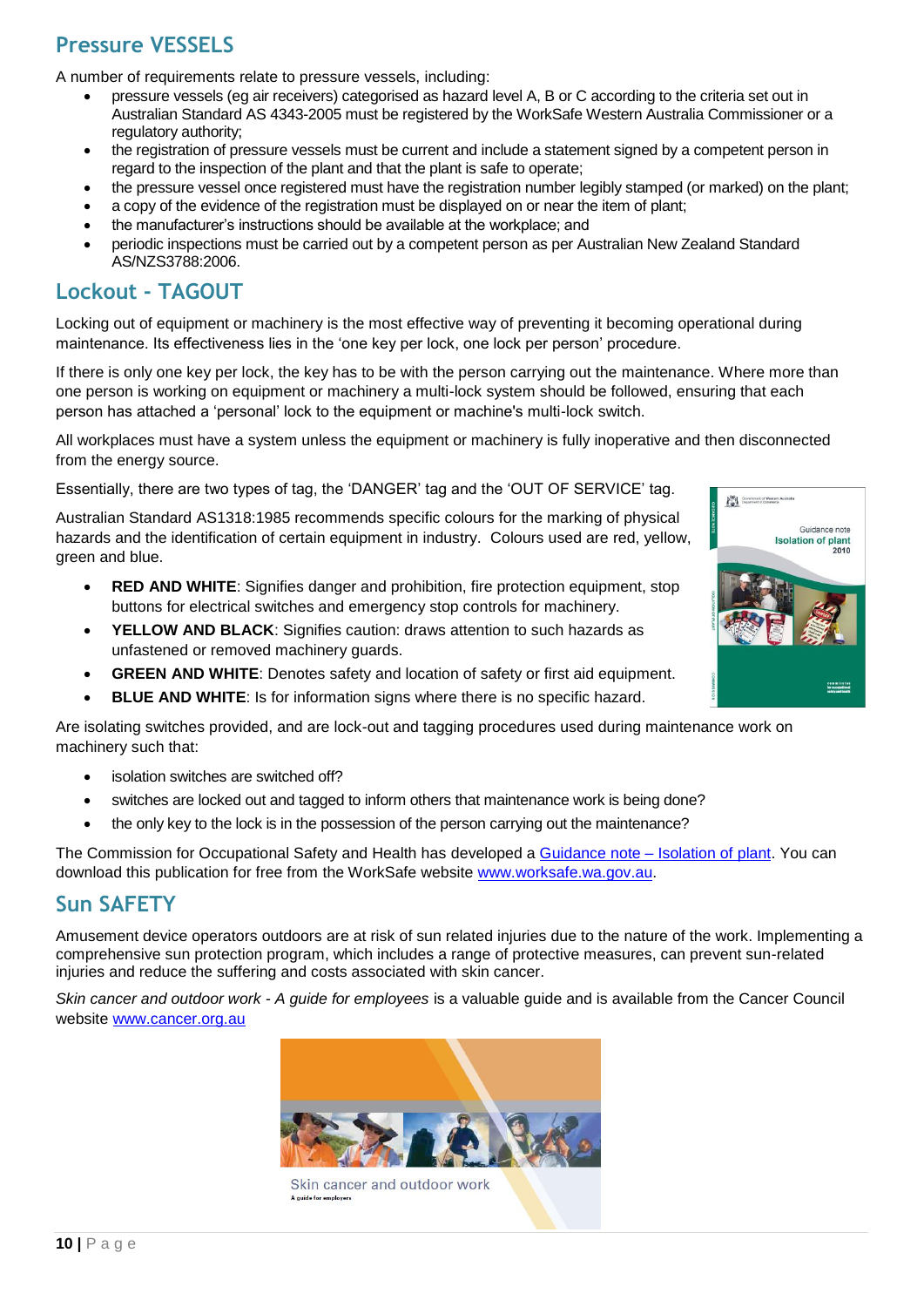# **Controlling INFECTIOUS DISEASES**

It is important to identify the risks of transmissible diseases in the workplace. There are many diseases which may be encountered by employees in the amusement industry.

In some situations, employees may be exposed to serious diseases such as zoonosis, tetanus, hepatitis B and C and HIV. A policy for minimising the risk of transmission of such diseases will assist employers and employees. There are many practicable ways to reduce the transmission of such diseases, such as training in safe work and cleaning practices, the use of personal protective equipment and the implementation of a vaccination program.

A policy on controlling infectious diseases should provide guidelines for dealing with situations where there is an increased risk of transmission and include the establishment of a vaccination program. Issues regarding freedom from discrimination and the confidential treatment of employees with infections could be included in the policy.

All staff members at risk should be provided with information and training on what infectious diseases are, how they are transmitted, the signs and symptoms of the diseases, procedures used in the workplace to minimise the risk of spreading the disease, first aid procedures and the benefits of the vaccination program. Adequate supervision should then ensure that everyone follows the procedures. Training should be provided as part of an induction program and be updated on a regular basis. More information is available within the checklist.

#### **Handling needles, syringes and other sharps**

The inappropriate disposal of needles/syringes is an increasing community health risk. Needles/syringes are often not disposed of in a safe manner and are left where other people, including employees and customers, may be exposed to the risk of a needle stick injury. Employees and others at the workplace can inadvertently be exposed to the risk of a needle stick injury from a contaminated needle or syringe, which may present a health risk.

Needles/syringes may be clearly visible or may be disposed of within containers or hidden amongst other rubbish, products or clothing etc. Therefore it is imperative that employees receive adequate training in dealing with and disposing of inappropriately disposed syringes.

Employees should never:

- bend, break, recap or otherwise manipulate needles/syringes;
- place hands into areas where their hands or fingers are not clearly visible (ie into garbage bags and crevices);
- manually compress garbage bags;
- hold garbage bags close to their body; and
- hold garbage bags by the base of the bag.

#### **Solutions**

Employees should wear puncture resistant gloves where there is a possibility of contact with carelessly disposed needles/syringes in the workplace or in the work process (eg when sorting glass, plastic, metal, clothing or rubbish).

If a needle/syringe is discovered the steps below should be taken as a minimum.

- **Step 1** Do not touch the needle/syringe before obtaining the designated equipment (where available). Do not improvise equipment if the designated equipment is unavailable.
- **Step 2** Do not attempt to handle the needle/syringe by hand. Warn others of the threat. If the needle/syringe poses an immediate threat to the well-being of others in the area (ie a busy children's playground), the safest way to retrieve the needle/syringe is to hold the barrel of the needle/syringe in a gloved hand.
- **Step 3** Obtain the designated equipment, which should include gloves, a sealable puncture resistant container or an approved contaminated waste container, and forceps or tongs.
- **Step 4** Take the equipment to the needle/syringe.
- **Step 5** Wear puncture resistant gloves.
- **Step 6** Open the container and place on a stable, level surface. Do not hold the container because a misdirected needle may contact the hand or forearm and result in a needle stick injury.
- **Step 7** Do not attempt to bend, break or re-cap the needle/syringe.
- **Step 8** Using forceps or tongs, pick up the needle/syringe, preferably at the opposite end (barrel) of the needle.
- **Step 9** Carefully place the needle/syringe into the container, needle end first (DO NOT force the needle into the container). Obtain a larger container if the syringe does not fit.
- **Step 10**Seal the container.
- **Step 11**Contact the local council, pharmacy or health service for information on appropriate disposal of the needle/syringe.
- **Step 12**If tongs or another designated pick up tool has been used, clean the item with detergent and warm water (while wearing impermeable gloves), then immerse the tool in a bleach solution for a least one minute. Air-dry and replace tongs/tool in appropriate area for future use. Source: National Code of Practice for the Control of Work-related Exposure to Hepatitis and HIV (Blood-borne) Viruses [NOHSC:2010(2003)]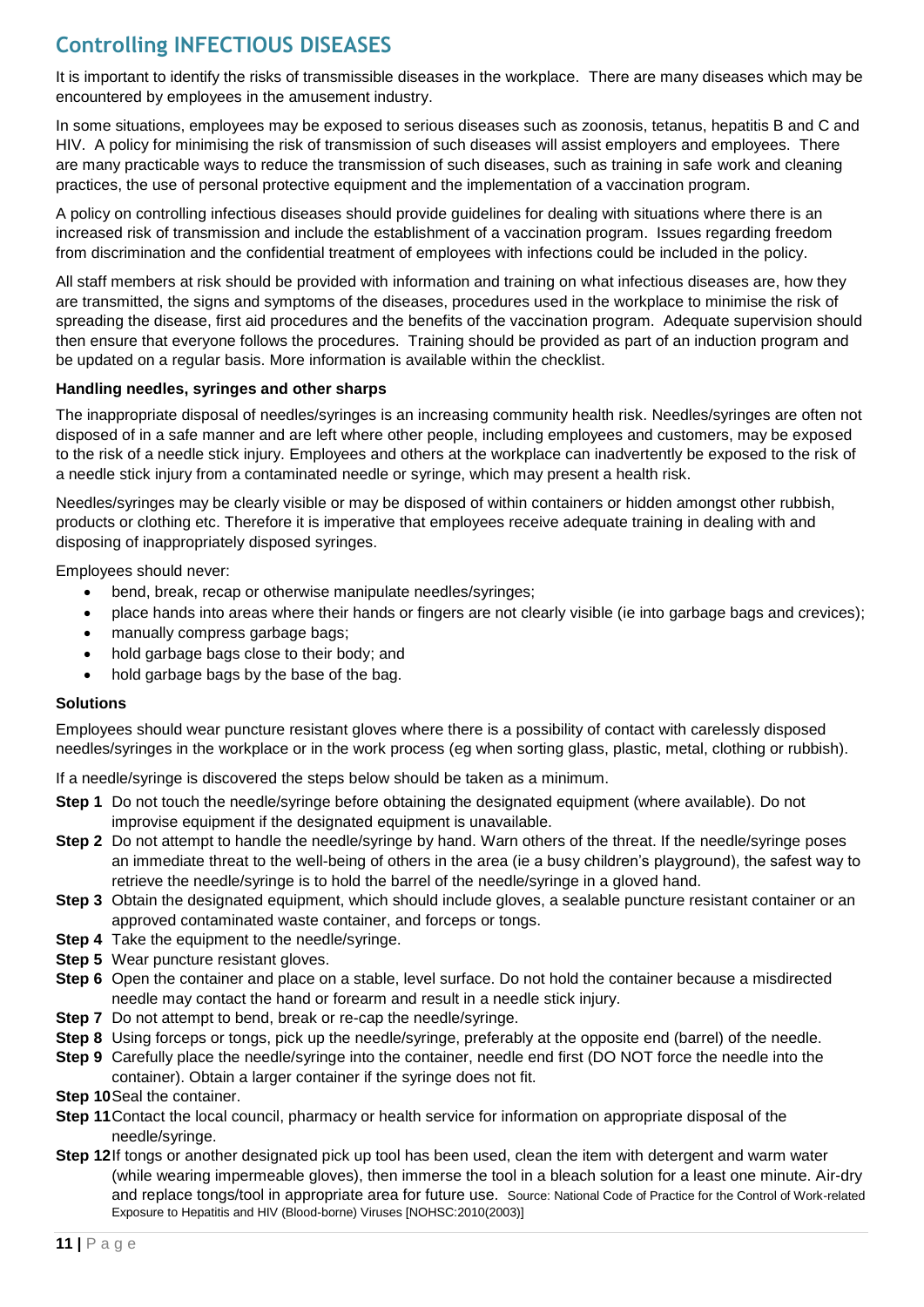# **Checklists**

|                                                                              |     | <b>OSH management safety checklist</b> |     |
|------------------------------------------------------------------------------|-----|----------------------------------------|-----|
|                                                                              | yes | no                                     | n/a |
| Consultation takes place on OSH matters between management and               |     |                                        |     |
| employees.                                                                   |     |                                        |     |
| Hazard and injury reporting:                                                 |     |                                        |     |
| systems are in place for reporting hazards and injuries;                     |     |                                        |     |
| reported hazards and injuries have been adequately investigated;             |     |                                        |     |
| systems are in place for reporting notifiable injuries to WorkSafe.          |     |                                        |     |
| In relation to all tasks:                                                    |     |                                        |     |
| hazards have been identified;                                                |     |                                        |     |
| the risk of injury has been assessed;                                        |     |                                        |     |
| control measures have been so far as is practicable implemented;             |     |                                        |     |
| implemented control measures are regularly reviewed.                         |     |                                        |     |
| Safe operating procedures have been developed and implemented.               |     |                                        |     |
| Employees have received adequate safety induction and task specific training |     |                                        |     |
| in relation to OSH.                                                          |     |                                        |     |
| An OSH management system (ie WorkSafe Plan) has been implemented,            |     |                                        |     |
| including elements such as management commitment, safety planning,           |     |                                        |     |
| consultation and reporting, hazard management and training and consultation. |     |                                        |     |
| Safety and health representatives have been elected, as per Act.             |     |                                        |     |
| Safety and health representatives have been trained, as per Act.             |     |                                        |     |
| An OSH committee is in place.                                                |     |                                        |     |

| <b>Amusement devices safety checklist</b>                                                                                                                                                                                                                                                                                                                                                                                              |     |    |     |
|----------------------------------------------------------------------------------------------------------------------------------------------------------------------------------------------------------------------------------------------------------------------------------------------------------------------------------------------------------------------------------------------------------------------------------------|-----|----|-----|
|                                                                                                                                                                                                                                                                                                                                                                                                                                        | yes | no | n/a |
| The device is individually registered with the WorkSafe Commissioner (or<br>regulatory authority).                                                                                                                                                                                                                                                                                                                                     |     |    |     |
| A copy of the evidence of the device registration is displayed on or near the<br>amusement structure.                                                                                                                                                                                                                                                                                                                                  |     |    |     |
| The registration number is marked on the device.                                                                                                                                                                                                                                                                                                                                                                                       |     |    |     |
| The device is operated, maintained and inspected in accordance with:<br>Australian Standard AS3533.2-1997 Amusement Rides and Devices -<br>Operations and Maintenance; and for inflatable devices in conjunction with:<br>Australian Standard AS3533.4.1-2005 Amusement Rides and Devices -<br>Land-borne inflatable devices; and<br>manufacturer's instructions or instructions developed for the structure by<br>a competent person. |     |    |     |

|                                                                                                                                                                                                                                                                                                                                                                                                                                                                                                                                                                                                                                                                                                                                                                              | Manual tasks safety checklist |    |     |
|------------------------------------------------------------------------------------------------------------------------------------------------------------------------------------------------------------------------------------------------------------------------------------------------------------------------------------------------------------------------------------------------------------------------------------------------------------------------------------------------------------------------------------------------------------------------------------------------------------------------------------------------------------------------------------------------------------------------------------------------------------------------------|-------------------------------|----|-----|
|                                                                                                                                                                                                                                                                                                                                                                                                                                                                                                                                                                                                                                                                                                                                                                              | yes                           | no | n/a |
| Manual task hazards have been identified in consultation with employees.                                                                                                                                                                                                                                                                                                                                                                                                                                                                                                                                                                                                                                                                                                     |                               |    |     |
| <b>Risk assessments</b> of hazardous manual tasks have been conducted. Risk<br>factors, such as carrying, pushing, pulling, holding, restraining, etc. have been<br>considered.                                                                                                                                                                                                                                                                                                                                                                                                                                                                                                                                                                                              |                               |    |     |
| <b>Practicable control measures</b> have been implemented and maintained to<br>eliminate or reduce manual task risk in consultation with employees, such as:<br>altering the workplace environment, design or layout; changing the systems of<br>work; modifying the load being handled; changing the tools used to do the<br>task or using mechanical aids. Consider:<br>grab rails and adequate steps (three points of contact available);<br>bins on wheels, use of trolley, use of smaller vehicle;<br>٠<br>limit or avoid double handling of things or items;<br>٠<br>implement work procedures to limit the manual handling and use<br>appropriate mechanical aides to assist employee with task;<br>trolleys have been provided - no lifting of large or heavy items; |                               |    |     |

ľ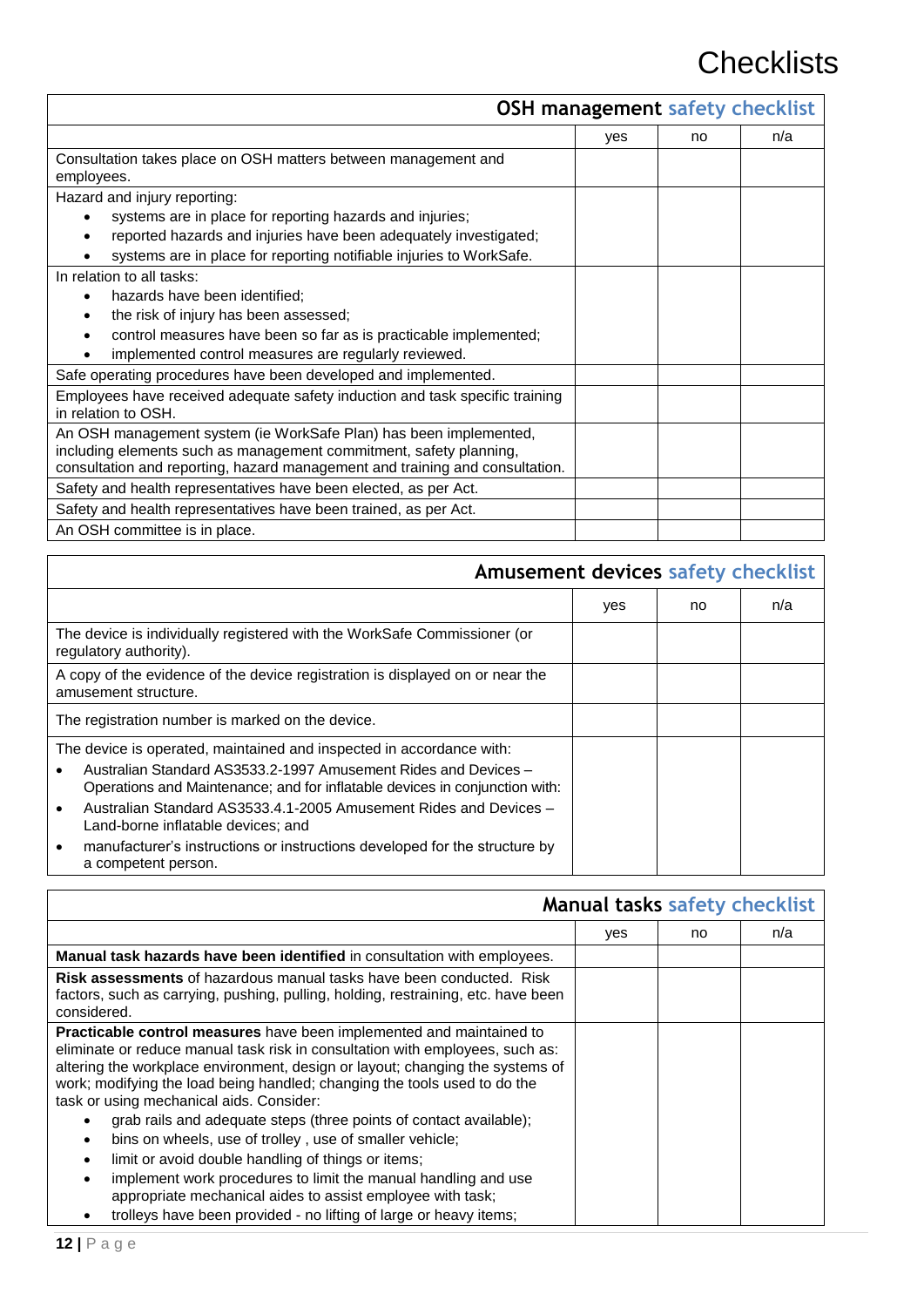|           | <b>Manual tasks safety checklist</b>                                                                                                                                                                               |     |    |     |
|-----------|--------------------------------------------------------------------------------------------------------------------------------------------------------------------------------------------------------------------|-----|----|-----|
|           |                                                                                                                                                                                                                    | yes | no | n/a |
| $\bullet$ | wheels of trolleys have been properly maintained and move freely;                                                                                                                                                  |     |    |     |
|           | trolleys are not overloaded when pushing - full visibility is required;                                                                                                                                            |     |    |     |
| $\bullet$ | work is varied through job rotation or other systems to reduce                                                                                                                                                     |     |    |     |
|           | repetitive actions over long periods of time;                                                                                                                                                                      |     |    |     |
| ٠         | adequate equipment has been provided for tasks to be carried out;                                                                                                                                                  |     |    |     |
| ٠         | no lifting of heavy equipment, machinery or other items;                                                                                                                                                           |     |    |     |
|           | no lifting of heavy equipment from one level to another level by stairs;                                                                                                                                           |     |    |     |
| $\bullet$ | no lifting of heavy equipment from vehicles - lifting equipment is                                                                                                                                                 |     |    |     |
|           | provided from vehicles;                                                                                                                                                                                            |     |    |     |
| ٠         | no reaching over work benches and equipment;                                                                                                                                                                       |     |    |     |
| ٠         | sufficient rest breaks have been provided;                                                                                                                                                                         |     |    |     |
| $\bullet$ | heavy items are stored at waist height and lighter items are stored at<br>top shelves;                                                                                                                             |     |    |     |
| ٠         | access to shelves, storage areas, cupboards is not obstructed;                                                                                                                                                     |     |    |     |
|           | ramps are in place where trolleys are used to go from one level to<br>another level;                                                                                                                               |     |    |     |
| ٠         | work benches and other work surfaces are at good height to reduce<br>poor posture;                                                                                                                                 |     |    |     |
| ٠         | reaching aids, such as hooks, are available where required;                                                                                                                                                        |     |    |     |
|           | adequate and regular breaks are provided to avoid risk of fatigue,                                                                                                                                                 |     |    |     |
|           | which may lead to muscle and soft tissue injuries, burns, cuts; and                                                                                                                                                |     |    |     |
|           | well-designed controls and monitors in mobile plant and controls and<br>seat maintained.                                                                                                                           |     |    |     |
|           | Task specific induction and refresher training in relation to manual tasks is                                                                                                                                      |     |    |     |
|           | provided, refer to pages 17/18 of the Code of practice Manual tasks or to the                                                                                                                                      |     |    |     |
|           | manual task training package of the WorkSafe website. Elements of training<br>should include:                                                                                                                      |     |    |     |
|           | key sections of the OSH regulations and Code of practice Manual                                                                                                                                                    |     |    |     |
|           | tasks;                                                                                                                                                                                                             |     |    |     |
|           | the roles and responsibilities of the employers, employees and others<br>and the consultation that should take place between employer en<br>employees in order to identify manual tasks, assess the risk of injury |     |    |     |
|           | and identify measures to control the risk;                                                                                                                                                                         |     |    |     |
|           | basic function of spine, body postures, types of muscle work and                                                                                                                                                   |     |    |     |
|           | principles of levers;                                                                                                                                                                                              |     |    |     |
|           | the relationship between the human body and the risk of injury;                                                                                                                                                    |     |    |     |
|           | the activities included in manual tasks and resulting types of injuries;                                                                                                                                           |     |    |     |
|           | risk factors and potential sources of risks; and                                                                                                                                                                   |     |    |     |
|           | the control strategies to reduce the risk of manual tasks injuries.                                                                                                                                                |     |    |     |
|           | Reported manual task injuries and hazards have been investigated                                                                                                                                                   |     |    |     |
|           | the investigation examined the incident details, mechanisms of injury, relevant                                                                                                                                    |     |    |     |
|           | risk factors, sources of risks, contributing factors, actions required and<br>practicable control measures to be implemented; and                                                                                  |     |    |     |
|           | outcomes of the investigation have been reported to the person who reported                                                                                                                                        |     |    |     |
|           | the hazard or injury within reasonable timeframe.                                                                                                                                                                  |     |    |     |
| $\bullet$ | the investigation examined the incident details, mechanisms of injury,                                                                                                                                             |     |    |     |
|           | relevant risk factors, sources of risks, contributing factors, actions                                                                                                                                             |     |    |     |
|           | required and practicable control measures to be implemented; and                                                                                                                                                   |     |    |     |
|           | outcomes of the investigation have been reported to the person who                                                                                                                                                 |     |    |     |
|           | reported the hazard or injury within reasonable timeframe.<br>For further guidance, refer to the sample template manual task investigation                                                                         |     |    |     |
|           | report on www.worksafe.wa.gov.au.                                                                                                                                                                                  |     |    |     |
|           | Further information, including a manual tasks toolkit is available from                                                                                                                                            |     |    |     |
|           | www.worksafe.wa.gov.au and includes                                                                                                                                                                                |     |    |     |
|           | Code of practice Manual tasks;                                                                                                                                                                                     |     |    |     |
| ٠         | Manual tasks training package;                                                                                                                                                                                     |     |    |     |
| ٠         | Video: Manual tasks risk management - Running time: 11:32 mins;                                                                                                                                                    |     |    |     |
| ٠         | Worksheet: Manual tasks incident investigation (word);                                                                                                                                                             |     |    |     |
|           | Worksheet: Manual tasks risk management tool (pdf); and                                                                                                                                                            |     |    |     |
|           | Risk management checklist for manual tasks.                                                                                                                                                                        |     |    |     |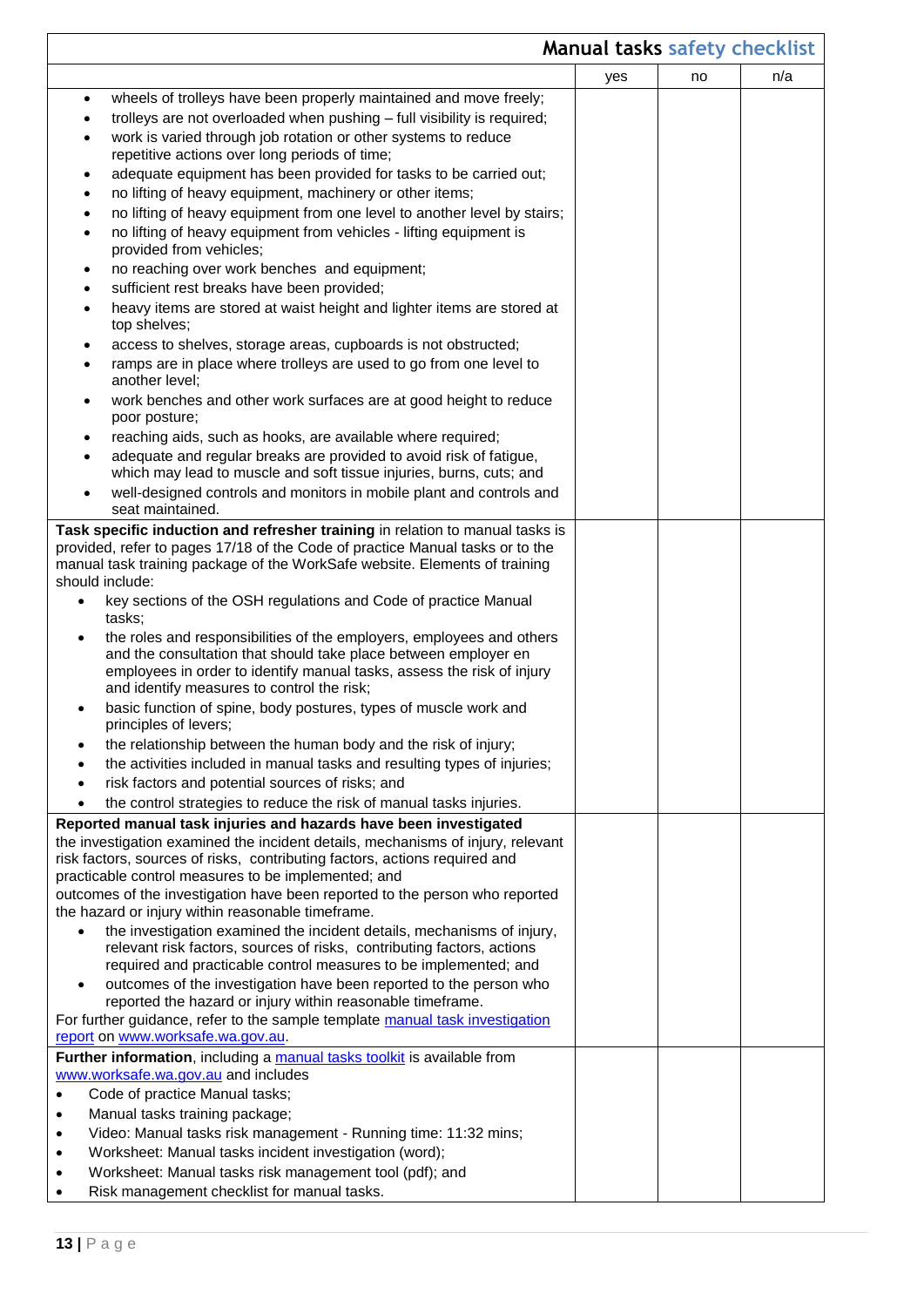|                                                                                                                                                                                                          | Slips, trips and falls safety checklist |    |     |
|----------------------------------------------------------------------------------------------------------------------------------------------------------------------------------------------------------|-----------------------------------------|----|-----|
|                                                                                                                                                                                                          | yes                                     | no | n/a |
| Ground, floor or any stair or ramp has an unbroken and slip resistant surface.                                                                                                                           |                                         |    |     |
| Ground, floor or any stair or ramp is free from any obstruction or fall hazards<br>that may cause a person to fall, ie no electrical leads, hoses, tools, mounted<br>power boxes, water across walkways. |                                         |    |     |
| Systems are in place to ensure that the ground or floor is free from fall<br>hazards and obstructions.                                                                                                   |                                         |    |     |
| Warning signs are available and erected near spills.                                                                                                                                                     |                                         |    |     |
| Access to egress from the workplace is free from obstructions at all times.                                                                                                                              |                                         |    |     |
| Guard rails or other safeguards are provided on ramps and stairs.                                                                                                                                        |                                         |    |     |
| Appropriate protective equipment, such as safety boots, is required.                                                                                                                                     |                                         |    |     |
| Ramps are available in areas where height of floor levels change and trolley<br>access is required or items are carried regularly.                                                                       |                                         |    |     |

|                                                                                                                                                          | Falls from heights safety checklist |    |     |
|----------------------------------------------------------------------------------------------------------------------------------------------------------|-------------------------------------|----|-----|
|                                                                                                                                                          | yes                                 | no | n/a |
| Falls from heights hazards have been identified in consultation with                                                                                     |                                     |    |     |
| employees.                                                                                                                                               |                                     |    |     |
| Risk assessments of falls from heights have been conducted.                                                                                              |                                     |    |     |
| Risk factors have been considered, such as access to and egress from work                                                                                |                                     |    |     |
| areas at heights, access in and out of trucks and plant, working on roofs or                                                                             |                                     |    |     |
| mezzanine floors and roofs, existence of fall injury prevention systems and<br>adequate.                                                                 |                                     |    |     |
|                                                                                                                                                          |                                     |    |     |
| Practicable control measures have been implemented and maintained to<br>eliminate or reduce falls from heights risk in consultation with employees.      |                                     |    |     |
| Edge protection is in place where a person could fall more than two<br>$\bullet$                                                                         |                                     |    |     |
| metres from a scaffold, fixed stairs, landing, suspended slab,                                                                                           |                                     |    |     |
| formwork, or false work.                                                                                                                                 |                                     |    |     |
| In any other situation where a person could fall three or more metres<br>$\bullet$                                                                       |                                     |    |     |
| edge protection or a fall injury prevention system (eg catch platform,                                                                                   |                                     |    |     |
| scaffold, safety nets, safety mesh, or fall-arrest system) is in place.                                                                                  |                                     |    |     |
| Safe means of access to and egress from work at heights is provided.<br>$\bullet$                                                                        |                                     |    |     |
| Stairs, walkways, ladders, mechanical lifts are obstruction free.<br>$\bullet$                                                                           |                                     |    |     |
| People required to work at height have been provided with adequate<br>$\bullet$                                                                          |                                     |    |     |
| information, instruction and training for the work being performed.                                                                                      |                                     |    |     |
| The height of first step of truck or delivery van, width and tread on<br>$\bullet$<br>step are appropriate and grab rails are provided - three points of |                                     |    |     |
| contact can be maintained at all times;                                                                                                                  |                                     |    |     |
| For access to top of truck appropriate equipment is available, eg<br>$\bullet$                                                                           |                                     |    |     |
| portable platform ladder, scaffold, fall arrest system, etc;                                                                                             |                                     |    |     |
| No riding on the rear or the side of trucks and plant; and<br>$\bullet$                                                                                  |                                     |    |     |
| Adequate equipment is provided (ie an order picker or elevated work<br>$\bullet$                                                                         |                                     |    |     |
| platform) to lift persons into position. If this is not practicable, provide                                                                             |                                     |    |     |
| a specifically designed man cage that is securely attached to the                                                                                        |                                     |    |     |
| forklift (no access to work at heights by standing on top of a pallet<br>raised by a forklift).                                                          |                                     |    |     |
| <b>Ladders</b>                                                                                                                                           |                                     |    |     |
| Portable ladders provided are in accordance with AS 1892.1 (metal) or AS                                                                                 |                                     |    |     |
| 1892.2 (wooden). For working at heights near electrical installations (eg                                                                                |                                     |    |     |
| lighting) appropriate equipment is provided.                                                                                                             |                                     |    |     |
| Mezzanine floors and suspended storage areas (eg on office)                                                                                              |                                     |    |     |
| Where items are stored on suspended storage areas or on mezzanine floors:                                                                                |                                     |    |     |
| a competent person has conducted a risk assessment to ensure the<br>$\bullet$                                                                            |                                     |    |     |
| structural integrity of the storage area;                                                                                                                |                                     |    |     |
| adequate edge protection has been provided; and                                                                                                          |                                     |    |     |
| the access and egress to and from this storage area is safe.<br>٠                                                                                        |                                     |    |     |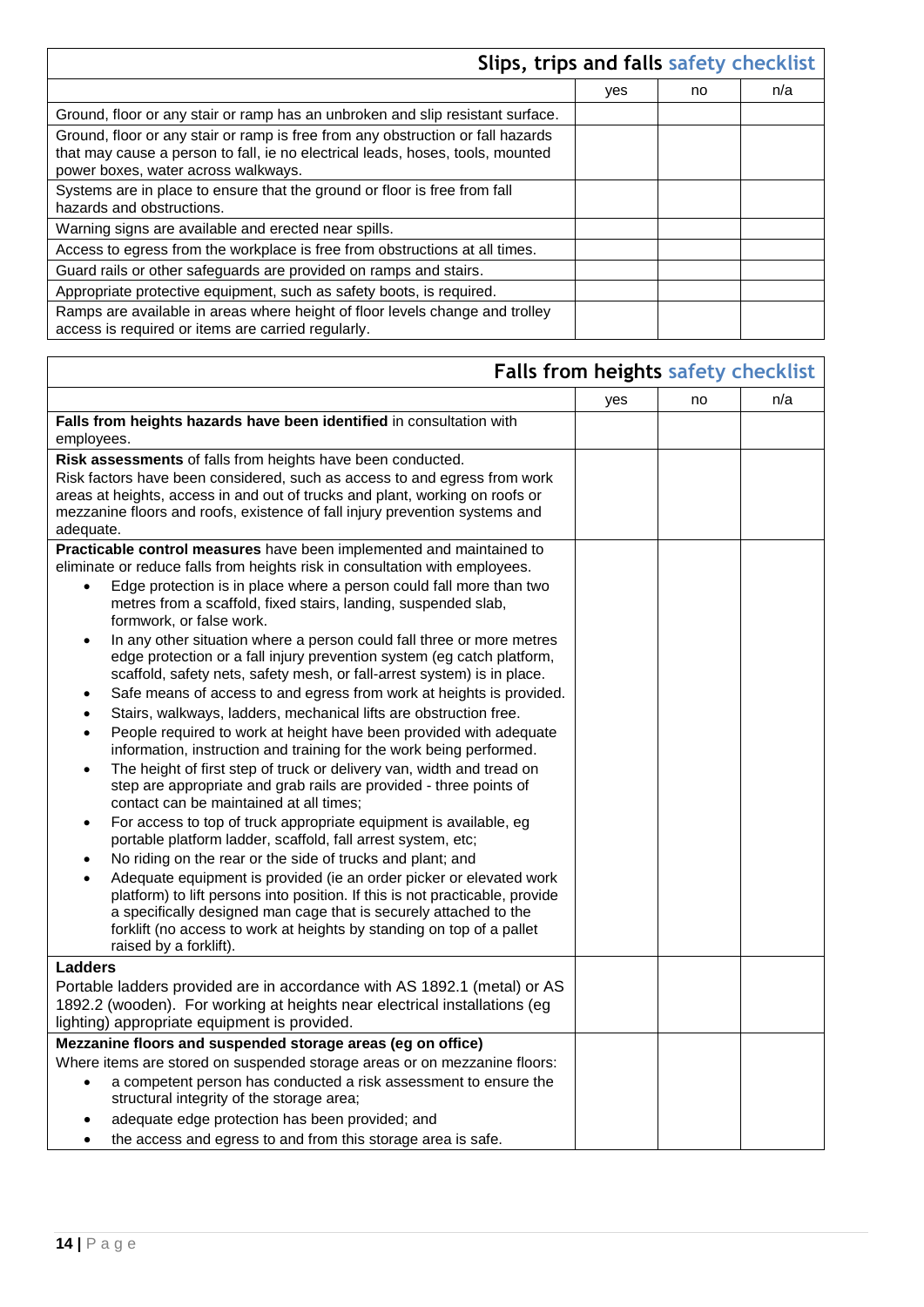|                                                                                                                                                                                                                                                                                                                                                                                                                                                                                                                                                                                                                                                                                                                                                                                                                                                                                                                                                                                          | Machine guarding safety checklist |    |     |
|------------------------------------------------------------------------------------------------------------------------------------------------------------------------------------------------------------------------------------------------------------------------------------------------------------------------------------------------------------------------------------------------------------------------------------------------------------------------------------------------------------------------------------------------------------------------------------------------------------------------------------------------------------------------------------------------------------------------------------------------------------------------------------------------------------------------------------------------------------------------------------------------------------------------------------------------------------------------------------------|-----------------------------------|----|-----|
|                                                                                                                                                                                                                                                                                                                                                                                                                                                                                                                                                                                                                                                                                                                                                                                                                                                                                                                                                                                          | yes                               | no | n/a |
| Every dangerous part of fixed, mobile or hand held powered plant (machinery)<br>securely fenced or guarded in accordance with Regulations 4.37 and 4.29,<br>except where the plant is so positioned or constructed that it is as safe as it<br>would be if fenced or guarded.                                                                                                                                                                                                                                                                                                                                                                                                                                                                                                                                                                                                                                                                                                            |                                   |    |     |
| Adequate safe work procedures provided and documented to set, test and<br>use machinery during all cycles of production and maintenance. Look for:<br>pre-operational checks;<br>appropriate isolation and lock-out procedures provided for<br>maintenance:<br>where setting, testing and start-up of machinery is required with the<br>final means of safeguarding removed, interim safeguards are used;<br>where fixed physical guards are provided, adequate provision is<br>$\bullet$<br>made for cleaning, maintenance, adjustment and repair;<br>presence sensing system:<br>safe system of work documented and a clearly identified warning<br>$\Omega$<br>provided when guard is muted; and<br>inspection and maintenance records maintained;<br>$\circ$<br>the highest level of guarding that is practicable is being provided; and<br>where it is not practicable to guard machinery, a safe system of work<br>is in place for persons operating or passing in close proximity |                                   |    |     |
| Operators and maintenance personnel are properly trained and familiar with<br>the operation and set up of the machinery, including safety features.                                                                                                                                                                                                                                                                                                                                                                                                                                                                                                                                                                                                                                                                                                                                                                                                                                      |                                   |    |     |
| Manufacturers decals, manuals and operator instructions are readily available<br>and in the English language.                                                                                                                                                                                                                                                                                                                                                                                                                                                                                                                                                                                                                                                                                                                                                                                                                                                                            |                                   |    |     |

| Safe movement of vehicles and mobile plant safety checklist                                                                                                                                                                                                                                                                                                                                                                                               |     |    |     |  |
|-----------------------------------------------------------------------------------------------------------------------------------------------------------------------------------------------------------------------------------------------------------------------------------------------------------------------------------------------------------------------------------------------------------------------------------------------------------|-----|----|-----|--|
|                                                                                                                                                                                                                                                                                                                                                                                                                                                           | yes | no | n/a |  |
| Vehicles and mobile plant (eg forklifts) are adequately maintained in<br>accordance with the manufacturer's instructions (or if not available by<br>procedures developed by a competent person).                                                                                                                                                                                                                                                          |     |    |     |  |
| Mobile plant is kept in a safe condition – for instance the seat is maintained,<br>seatbelt is available, load chart is in place, operator manual or instructions are<br>available, controls are labelled, dangerous parts are guarded, the plant is<br>registered if required, if required roll over protective structure (ROPS) or falling<br>object protective structure (FOPS) is in place.                                                           |     |    |     |  |
| Pre-start checks are conducted and logbooks/records are kept of pre-start<br>checks and maintenance. Maintenance records of forklifts, vehicle hoists,<br>mobile cranes, bridge cranes >10 tonnes and presence sending safeguarding<br>systems are kept and accessible at all reasonable times.                                                                                                                                                           |     |    |     |  |
| Training and licences:<br>employees driving vehicles hold appropriate driving licences;<br>operators of mobile plant are adequately trained; and<br>where applicable, employees hold High Risk Work Licence (ie for<br>forklift, boom type elevated work platform >11 metres).                                                                                                                                                                            |     |    |     |  |
| Items, including waste, (empty) gas cylinders are adequately restrained while<br>being moved in a vehicle.                                                                                                                                                                                                                                                                                                                                                |     |    |     |  |
| Movement and speed of vehicles and mobile plant is managed to minimise<br>the risk of collision or crush injury to pedestrians and persons operating<br>vehicles, including:<br>loading and unloading areas are adequate, ie surfaces are in good<br>$\bullet$<br>condition, ramps are maintained;                                                                                                                                                        |     |    |     |  |
| pedestrians are segregated from areas where there is vehicle<br>movement or areas where vehicles are being loaded or unloaded;<br>where applicable, pedestrian walkways and/or adequate signage is<br>installed, eg speed limits, vehicles in use, no unauthorised entry;<br>personal protective equipment (PPE) is provided where required; and<br>persons working in vehicle movement areas are wearing PPE such<br>as hi-visibility vests or clothing. |     |    |     |  |
| Where mobile plant is used, site hazards such as ramps, slopes, rough<br>ground, power lines, excavations, ground load limits, underground services,<br>etc. are identified, assessed and controlled.                                                                                                                                                                                                                                                     |     |    |     |  |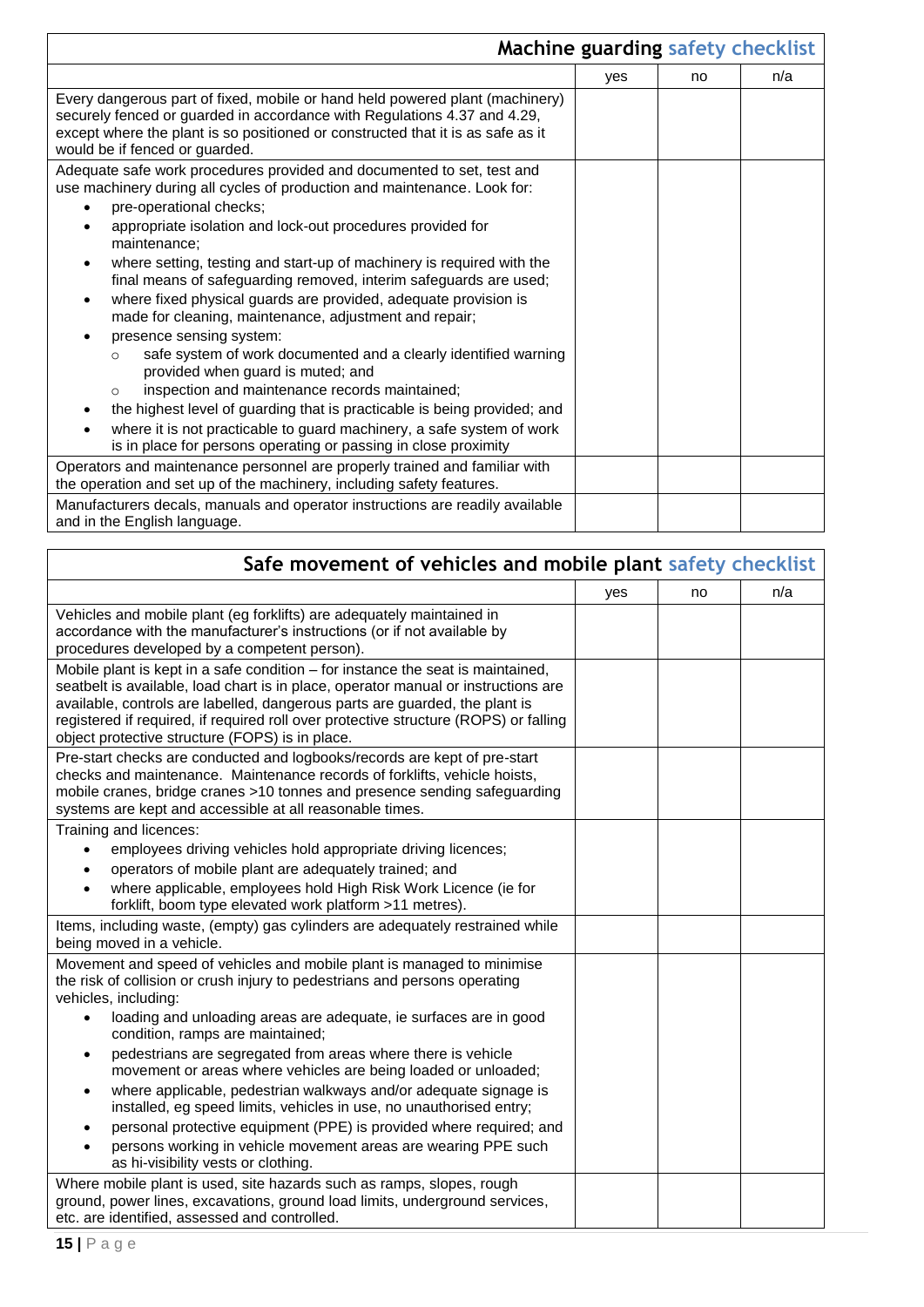|                                                                                                                                                                                                                                                                          | Hazardous substances safety checklist |     |    |     |
|--------------------------------------------------------------------------------------------------------------------------------------------------------------------------------------------------------------------------------------------------------------------------|---------------------------------------|-----|----|-----|
|                                                                                                                                                                                                                                                                          |                                       | yes | no | n/a |
| <b>Register of hazardous substances</b>                                                                                                                                                                                                                                  |                                       |     |    |     |
| A register of hazardous substances is available and accessible for<br>persons likely to be exposed to hazardous substances.                                                                                                                                              |                                       |     |    |     |
| The register of hazardous substances is complete $-$ the register<br>$\bullet$<br>includes a contents list and current Material Safety Data Sheets.                                                                                                                      |                                       |     |    |     |
| The register of hazardous substances is current - Material Safety<br>Data Sheets (MSDS) are not older than 5 years.                                                                                                                                                      |                                       |     |    |     |
| Labelling                                                                                                                                                                                                                                                                |                                       |     |    |     |
| Hazardous substances are properly labelled - eg containers are<br>labelled with manufacturers labels that are complete and legible.                                                                                                                                      |                                       |     |    |     |
| Decanted chemicals are labelled with name, risk and safety phrases.<br>Empty food or beverage bottles are not used to store chemicals.                                                                                                                                   |                                       |     |    |     |
| <b>Risk assessment and control</b>                                                                                                                                                                                                                                       |                                       |     |    |     |
| Risk assessments have been completed for hazardous substances.-<br>when conducting a risk assessment, consider how is substance used,<br>where it is stored, is ventilation required, are directions in the MSDS<br>followed, is personal protective equipment required? |                                       |     |    |     |
| A record is made in the hazardous substances register that the<br>$\bullet$<br>assessment has been done.                                                                                                                                                                 |                                       |     |    |     |
| A risk assessment report is available where the risk is significant.                                                                                                                                                                                                     |                                       |     |    |     |
| Practical control measures have been implemented and maintained<br>taking into account the hierarchy of control.                                                                                                                                                         |                                       |     |    |     |
| Information, instruction and training                                                                                                                                                                                                                                    |                                       |     |    |     |
| Workers who may be exposed or work with hazardous substances<br>have been provided with adequate information and training, including<br>health effects, controls, safe work methods, personal protective<br>equipment and where applicable health surveillance.          |                                       |     |    |     |
| A record of the hazardous substances training is kept.                                                                                                                                                                                                                   |                                       |     |    |     |
| Asbestos containing materials at the workplace                                                                                                                                                                                                                           |                                       |     |    |     |
| The presence and location of asbestos containing materials at the<br>$\bullet$<br>workplace has been identified.                                                                                                                                                         |                                       |     |    |     |
| Where asbestos has been identified, a risk assessment is conducted<br>$\bullet$<br>in accordance with the Code of Practice for the Management and<br>Control of Asbestos in Workplaces [NOHSC:2018 (2005)].                                                              |                                       |     |    |     |
| Asbestos register is available and used at the workplace where<br>asbestos has been identified.                                                                                                                                                                          |                                       |     |    |     |
| Where an asbestos register is present, relevant persons have been<br>trained on the contents and use of the asbestos register.                                                                                                                                           |                                       |     |    |     |

|                                                                                                                                                                                                                                                                                   | <b>Electricity safety checklist</b> |    |     |
|-----------------------------------------------------------------------------------------------------------------------------------------------------------------------------------------------------------------------------------------------------------------------------------|-------------------------------------|----|-----|
|                                                                                                                                                                                                                                                                                   | yes                                 | no | n/a |
| <b>Electrical installations</b><br>Electrical installations are maintained, protected and tested to<br>minimise the risk of electric shock or fire<br>Evidence of maintenance and testing is in place<br>Components are clearly labelled<br>Switchboard is free from obstructions |                                     |    |     |
| <b>Residual current devices</b><br>Hand held portable equipment is protected by RCD<br>٠<br>Switchboard or fixed sockets marked whether RCD protected<br>$\bullet$<br>Testing program in place                                                                                    |                                     |    |     |
| Cords, connections, plugs and sockets<br>Flexible cords and extension cords are used in a safe manner<br>Connection moulded or transparent plug<br>Plugs, sockets and extension leads in good condition and<br>protected from damage                                              |                                     |    |     |
| Procedures are in place for work in the vicinity of underground services<br>and overhead power lines                                                                                                                                                                              |                                     |    |     |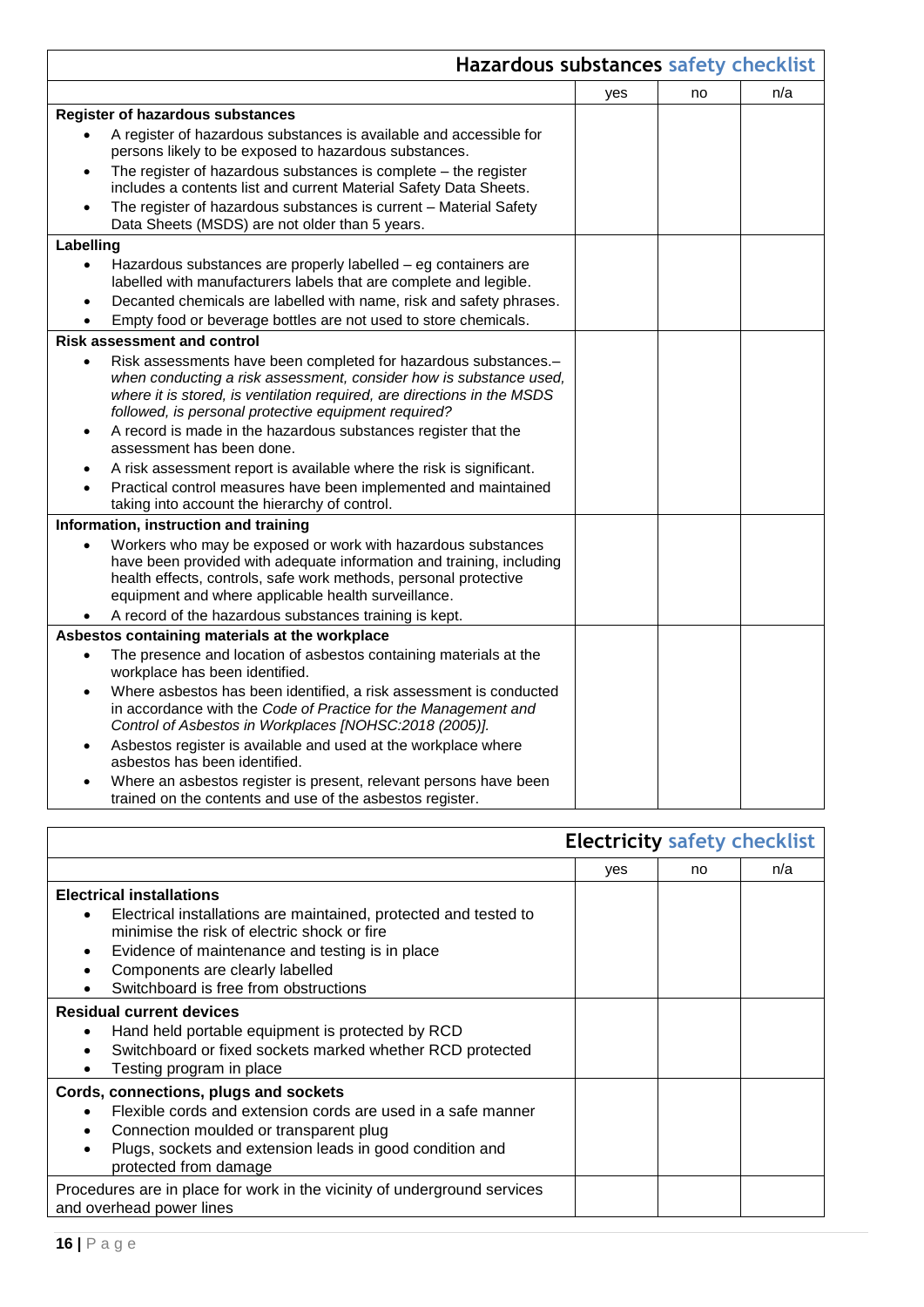| Pressure vessels safety checklist                                                                                                                                                                  |     |    |     |  |
|----------------------------------------------------------------------------------------------------------------------------------------------------------------------------------------------------|-----|----|-----|--|
|                                                                                                                                                                                                    | yes | no | n/a |  |
| Pressure vessels (ie air receivers) are registered with WorkSafe when the<br>hazard level is A, B or C, according to the criteria set out in AS4343-2005.                                          |     |    |     |  |
| Proof of registration is available at the workplace:                                                                                                                                               |     |    |     |  |
| the registration number is legibly stamped on the item of plant; and                                                                                                                               |     |    |     |  |
| a copy of the evidence of the registration is displayed on or near the<br>pressure vessel.                                                                                                         |     |    |     |  |
| Periodic inspections of the pressure vessel are carried out by a competent<br>person as per Australian New Zealand Standard AS/NZS3788:2006.                                                       |     |    |     |  |
| Parts of the compressor other than the pressure vessel, are inspected,<br>repaired and maintained in accordance to the manufacturer's procedures or<br>procedures developed by a competent person. |     |    |     |  |
| Manufacturer's instructions of the compressor are available.                                                                                                                                       |     |    |     |  |
| Log book of maintenance records is kept.                                                                                                                                                           |     |    |     |  |
| Drive belts, pulleys and moving parts of air compressors guarded.                                                                                                                                  |     |    |     |  |

| Infectious diseases safety checklist                                                                                            |     |    |     |  |  |
|---------------------------------------------------------------------------------------------------------------------------------|-----|----|-----|--|--|
|                                                                                                                                 | yes | no | n/a |  |  |
| Infectious diseases hazards have been identified in consultation with                                                           |     |    |     |  |  |
| employees.                                                                                                                      |     |    |     |  |  |
| Risk assessments of the exposure to infectious diseases such as Hepatitis                                                       |     |    |     |  |  |
| A, B, C, HIV, Tetanus have been conducted.                                                                                      |     |    |     |  |  |
| Practicable control measures have been implemented and maintained to                                                            |     |    |     |  |  |
| eliminate or reduce risk of exposure to infectious diseases. Consider:                                                          |     |    |     |  |  |
| development of procedures;                                                                                                      |     |    |     |  |  |
| information and training for employees;<br>$\bullet$                                                                            |     |    |     |  |  |
| vaccination program; and<br>$\bullet$                                                                                           |     |    |     |  |  |
| provision, maintenance and use of personal protective equipment.                                                                |     |    |     |  |  |
| Procedures are in place for:                                                                                                    |     |    |     |  |  |
| immediate first aid response after exposure to blood and body fluids;                                                           |     |    |     |  |  |
| reporting of exposure to eg blood, body fluid, needle stick injuries.                                                           |     |    |     |  |  |
| Information and training has been provided to employees in relation to:                                                         |     |    |     |  |  |
| what are the risks of exposure to blood and body fluids;<br>٠                                                                   |     |    |     |  |  |
| infectious diseases (ie Hepatitis A, B, C, HIV, Tetanus);<br>٠                                                                  |     |    |     |  |  |
| covering open cuts;                                                                                                             |     |    |     |  |  |
| decanting waste/rubbish;                                                                                                        |     |    |     |  |  |
| cleaning up blood or body fluids;<br>$\bullet$                                                                                  |     |    |     |  |  |
| handling/removal of needles/syringes (tongs, sharps containers);<br>$\bullet$                                                   |     |    |     |  |  |
| cleaning up broken glass (ie using puncture resistant gloves,                                                                   |     |    |     |  |  |
| throwing out the cleaning cloth containing glass);                                                                              |     |    |     |  |  |
| immediate first aid treatment after needle stick incidents or                                                                   |     |    |     |  |  |
| exposure to blood or other body fluids onto mucous membranes<br>or broken skin (ie thoroughly wash the area with soap and water |     |    |     |  |  |
| and go to a doctor or nearest emergency department asap); and                                                                   |     |    |     |  |  |
| benefits of vaccinations and the vaccination program.                                                                           |     |    |     |  |  |
| <b>Vaccination program</b>                                                                                                      |     |    |     |  |  |
| Vaccination program (ie for Hepatitis B and Tetanus) is provided.                                                               |     |    |     |  |  |
| Vaccination program is promoted.                                                                                                |     |    |     |  |  |
| Records are kept of employees who have been vaccinated.                                                                         |     |    |     |  |  |
| <b>Personal Protective Equipment (PPE)</b>                                                                                      |     |    |     |  |  |
| Impermeable sharps containers designated for the disposal of                                                                    |     |    |     |  |  |
| needles are provided and used.                                                                                                  |     |    |     |  |  |
| Puncture resistant gloves have been provided.                                                                                   |     |    |     |  |  |
| Tongs for handling used needles/syringes are provided and used.                                                                 |     |    |     |  |  |
| Follow up care is provided for employees that have been exposed to                                                              |     |    |     |  |  |
| sharps or body fluids, including visit to doctor or nearest hospital                                                            |     |    |     |  |  |
| emergency department asap, appropriate tests and counselling.                                                                   |     |    |     |  |  |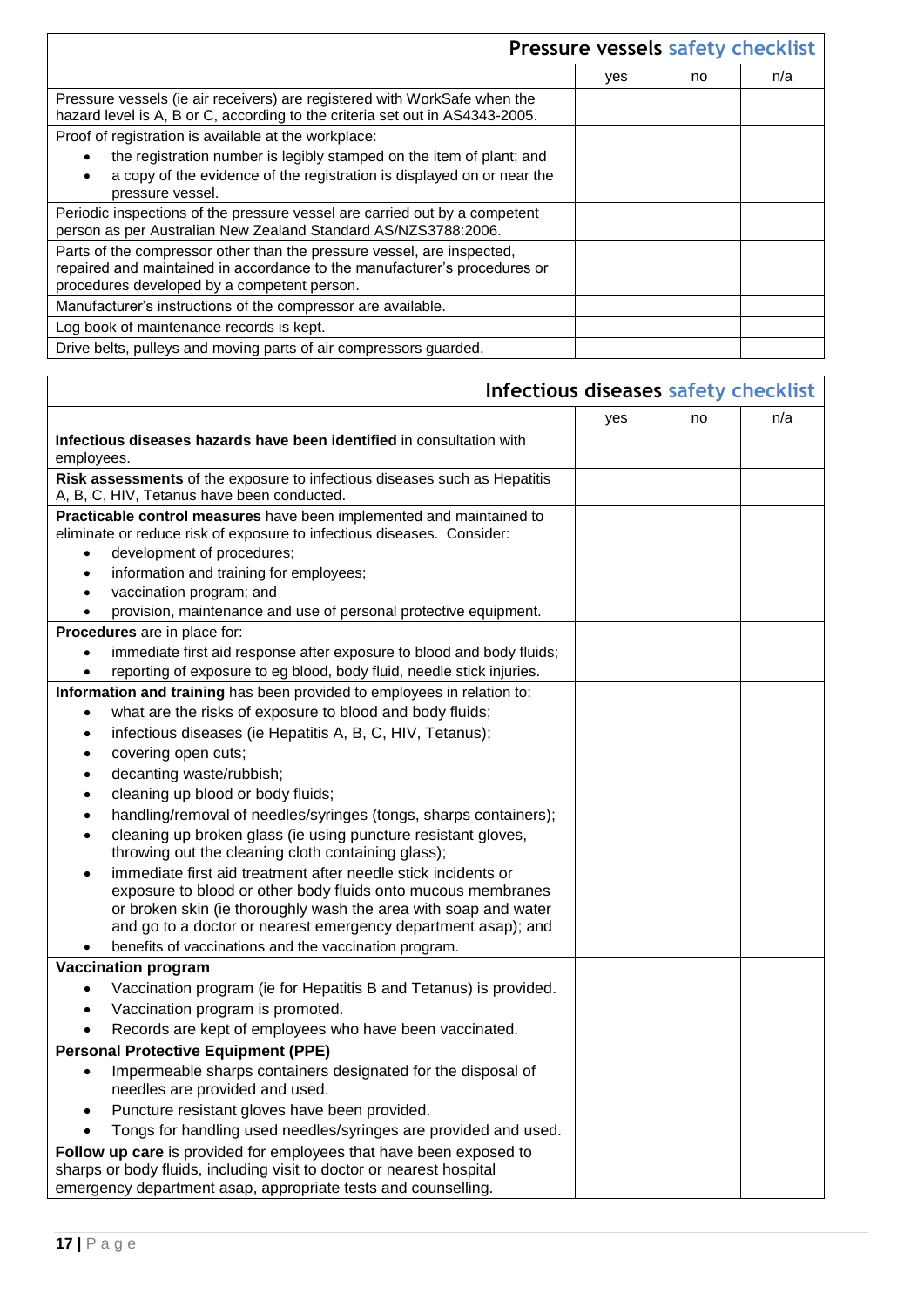|                                                                                                                                                                                                                                                                     | Other areas safety checklist |    |     |  |  |  |
|---------------------------------------------------------------------------------------------------------------------------------------------------------------------------------------------------------------------------------------------------------------------|------------------------------|----|-----|--|--|--|
|                                                                                                                                                                                                                                                                     | yes                          | no | n/a |  |  |  |
| Induction, training and supervision                                                                                                                                                                                                                                 |                              |    |     |  |  |  |
| Induction and training has been provided in relation to:                                                                                                                                                                                                            |                              |    |     |  |  |  |
| task specific hazards;<br>$\circ$                                                                                                                                                                                                                                   |                              |    |     |  |  |  |
| safe operating procedures;<br>$\circ$                                                                                                                                                                                                                               |                              |    |     |  |  |  |
| provision, use and maintenance of PPE<br>$\circ$                                                                                                                                                                                                                    |                              |    |     |  |  |  |
| hazards and injury reporting;<br>$\circ$                                                                                                                                                                                                                            |                              |    |     |  |  |  |
| emergency and evacuation procedures;<br>$\circ$                                                                                                                                                                                                                     |                              |    |     |  |  |  |
| fit for work procedures (ie fatigue, alcohol and drugs at work);<br>$\circ$                                                                                                                                                                                         |                              |    |     |  |  |  |
| bullying, aggression and violence procedures;<br>$\circ$                                                                                                                                                                                                            |                              |    |     |  |  |  |
| Staff capabilities are assessed and, where applicable, a training plan<br>is developed in consultation with the employee.                                                                                                                                           |                              |    |     |  |  |  |
| Age, experience and non-English speaking background have been<br>taken into account.                                                                                                                                                                                |                              |    |     |  |  |  |
| Adequate supervision is provided to new employees to ensure they<br>٠                                                                                                                                                                                               |                              |    |     |  |  |  |
| follow instructions and safe work procedures and there is no<br>skylarking, initiation ceremonies and bullying.                                                                                                                                                     |                              |    |     |  |  |  |
| Risk of injury or harm to visitors is eliminated or reduced as far as is<br>$\bullet$<br>practicable (ie visitors are segregated from vehicles, mobile plant and                                                                                                    |                              |    |     |  |  |  |
| machinery and are accompanied at any time).                                                                                                                                                                                                                         |                              |    |     |  |  |  |
| <b>Noise</b>                                                                                                                                                                                                                                                        |                              |    |     |  |  |  |
| Where relevant, a noise risk assessment has been conducted.<br>$\bullet$                                                                                                                                                                                            |                              |    |     |  |  |  |
| Where practicable, control measures have been put in place to<br>$\bullet$                                                                                                                                                                                          |                              |    |     |  |  |  |
| reduce the risk of hearing loss where noise levels > 85dB(A).                                                                                                                                                                                                       |                              |    |     |  |  |  |
| Hearing protection has been provided to workers and is used.<br>٠                                                                                                                                                                                                   |                              |    |     |  |  |  |
| Workers have received information and training in relation to noise at                                                                                                                                                                                              |                              |    |     |  |  |  |
| the workplace and the use of hearing protection.                                                                                                                                                                                                                    |                              |    |     |  |  |  |
| Workers have been instructed on the fitting, use, selecting, testing,<br>$\bullet$<br>maintenance and storage of personal hearing protection.                                                                                                                       |                              |    |     |  |  |  |
| Personal protective equipment (PPE)                                                                                                                                                                                                                                 |                              |    |     |  |  |  |
| PPE has been provided, including steel capped boots, gloves, eye<br>$\bullet$<br>protection, high visibility clothing, sun protection (long sleeve shirt,<br>trousers, hat and sunscreen), hearing protection if required and<br>respiratory equipment if required. |                              |    |     |  |  |  |
| PPE is provided without any cost to workers.                                                                                                                                                                                                                        |                              |    |     |  |  |  |
| PPE is maintained.                                                                                                                                                                                                                                                  |                              |    |     |  |  |  |
| PPE is used by employees.                                                                                                                                                                                                                                           |                              |    |     |  |  |  |
| Training has been provided in relation to the selection, instruction,                                                                                                                                                                                               |                              |    |     |  |  |  |
| fitting, use, maintenance and storage of PPE as per AS2161.2.                                                                                                                                                                                                       |                              |    |     |  |  |  |
| Working alone and remotely                                                                                                                                                                                                                                          |                              |    |     |  |  |  |
| Where employees work remotely or alone, safe systems of work are<br>in place, eg consider weather, travelling distance, terrain, procedures                                                                                                                         |                              |    |     |  |  |  |
| in the event of vehicle breakdown or injury, etc.<br>Employees are provided with information training and supervision in                                                                                                                                            |                              |    |     |  |  |  |
| $\bullet$<br>relation to working alone or remotely.                                                                                                                                                                                                                 |                              |    |     |  |  |  |
| If employees are isolated from other persons, there is a means of<br>$\bullet$<br>communication which enables the employee to call for help and a                                                                                                                   |                              |    |     |  |  |  |
| procedure in place for making regular contact with the employee.                                                                                                                                                                                                    |                              |    |     |  |  |  |
| Communication equipment (eg long range radio, GPS, EPIRB) is<br>provided as required and regularly tested and maintained to ensure it<br>is in good working condition.                                                                                              |                              |    |     |  |  |  |
| <b>Workplace behaviours</b>                                                                                                                                                                                                                                         |                              |    |     |  |  |  |
| Policies and procedures are provided for managing bullying,                                                                                                                                                                                                         |                              |    |     |  |  |  |
| violence and aggression in the workplace and reporting incidents.<br>Employees are provided with training and information in relation                                                                                                                               |                              |    |     |  |  |  |
| $\bullet$<br>to bullying, violence and aggression in the workplace.                                                                                                                                                                                                 |                              |    |     |  |  |  |
| Reports of bullying, violence and aggression in the workplace are<br>$\bullet$<br>thoroughly investigated.                                                                                                                                                          |                              |    |     |  |  |  |
| Bullying, violence and aggression are prevented and managed if<br>applicable.                                                                                                                                                                                       |                              |    |     |  |  |  |
| <b>Emergency procedures</b>                                                                                                                                                                                                                                         |                              |    |     |  |  |  |
| Evacuation procedures and a diagram of the workplace are                                                                                                                                                                                                            |                              |    |     |  |  |  |